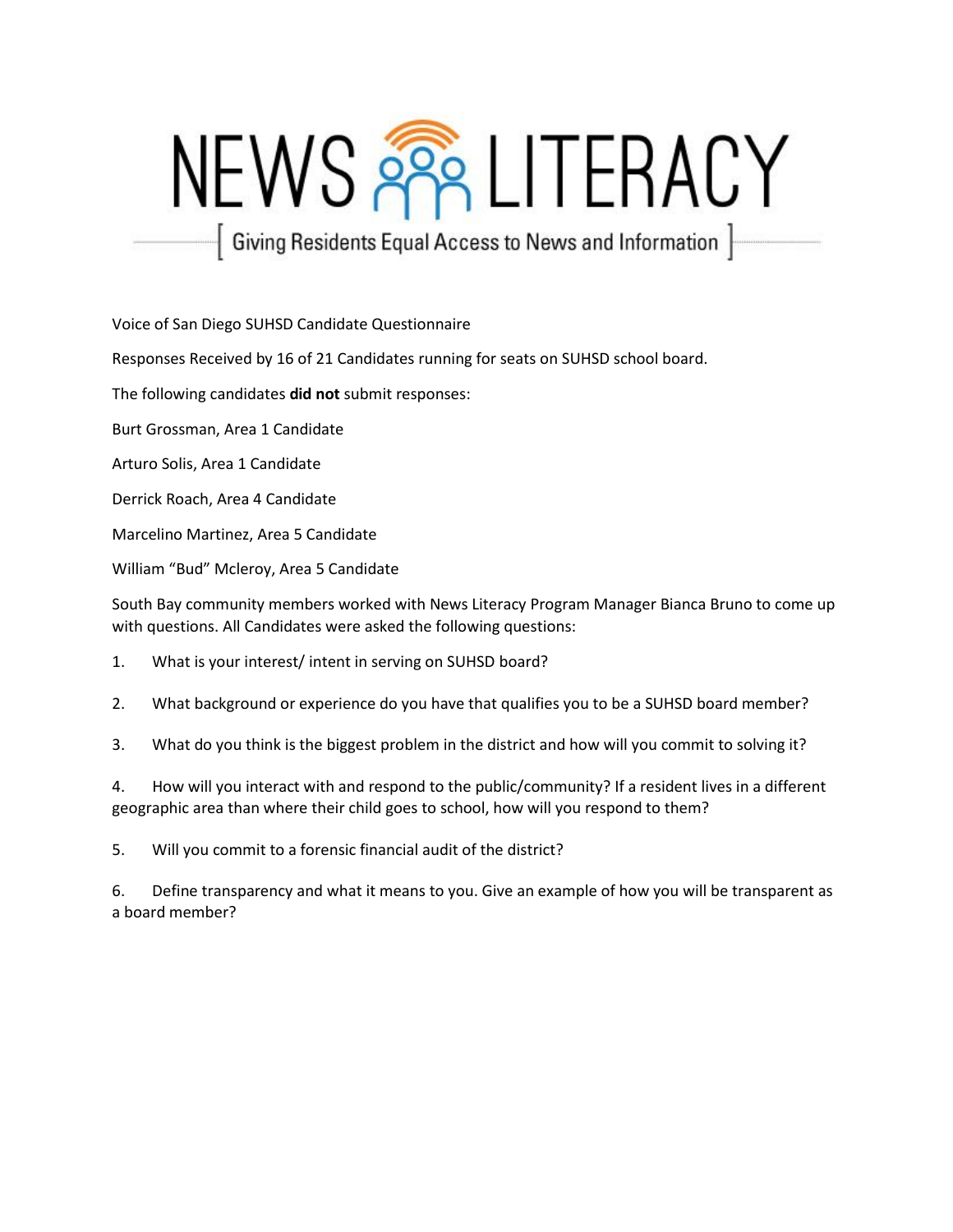# **VOICE OF SAN DIEGO SUHSD CANDIDATE QUESTIONNAIRE**

## **SUBMITTED BY: JEROME O. TORRES, CANDIDATE, DISTRICT #1**

#### **1. What is your interest/intent in serving on SUHSD board?**

Truthfully, I felt compelled to run. After reading the newspapers these past several months about the extent of corruption and dysfunction in Sweetwater UHSD, I could not stop thinking about how the district's students, parents and employees were being abused by this outrage. Public education has been my passion in life. I strongly believe that my education, experience and expertise will greatly benefit the district during this critical period in its history. I'm running for School Board, not because of any political ambitions. Rather, I'm running because I know I can help the district through these tenuous times.

#### **2. What background or experience do you have that qualifies you to be a SUHSD board member?**

My qualifications are two-fold: The first, is my extensive professional experience in the public sector. I have served as a Sr. Analyst in four levels of local government: city, county, university and school district. I also have a Master Degree in Public Administration. The second is my experience with child development and K-12 public education which started in Long Beach, California as Board President for LULAC-Headstart, and Founder/President of the Latino Advisory Committee for the Superintendent of the Long Beach Unified School District. I also was a part-time instructor at Long Beach City College where I taught "Introduction to American Government." From 1998 to 2001, I served as the Sr. Policy Analyst for the San Diego Unified School District Board of Education.

#### **3. What do you think is the biggest problem in the district and how will you commit to solving it?**

The #1 issue facing SUHSD in the near future is budgetary. Presently, SUHSD is looking at a potentially significant budget deficit by either the end of the current school year or by the end of SY 2016. This is due a confluence of two major factors: 1) the expiration and renegotiation of the current labor agreements; and 2) the district's obligation to increase its funding of the CalSTRS pension liability. These two factors will wipe out the projected mandatory discretionary reserves. One must remember that the current MOUs resulted in a 10% reduction in discretionary funds for books and materials. Like San Diego City Schools, SUHSD will be compelled to devote more monies to salary and benefits at the detriment of other funding requirements. In the meantime, labor unrest will manifest as the labor bargaining units try to recover from past years of no salary increases, etc. This will require exemplary and strong leadership to ensure Sweetwater does not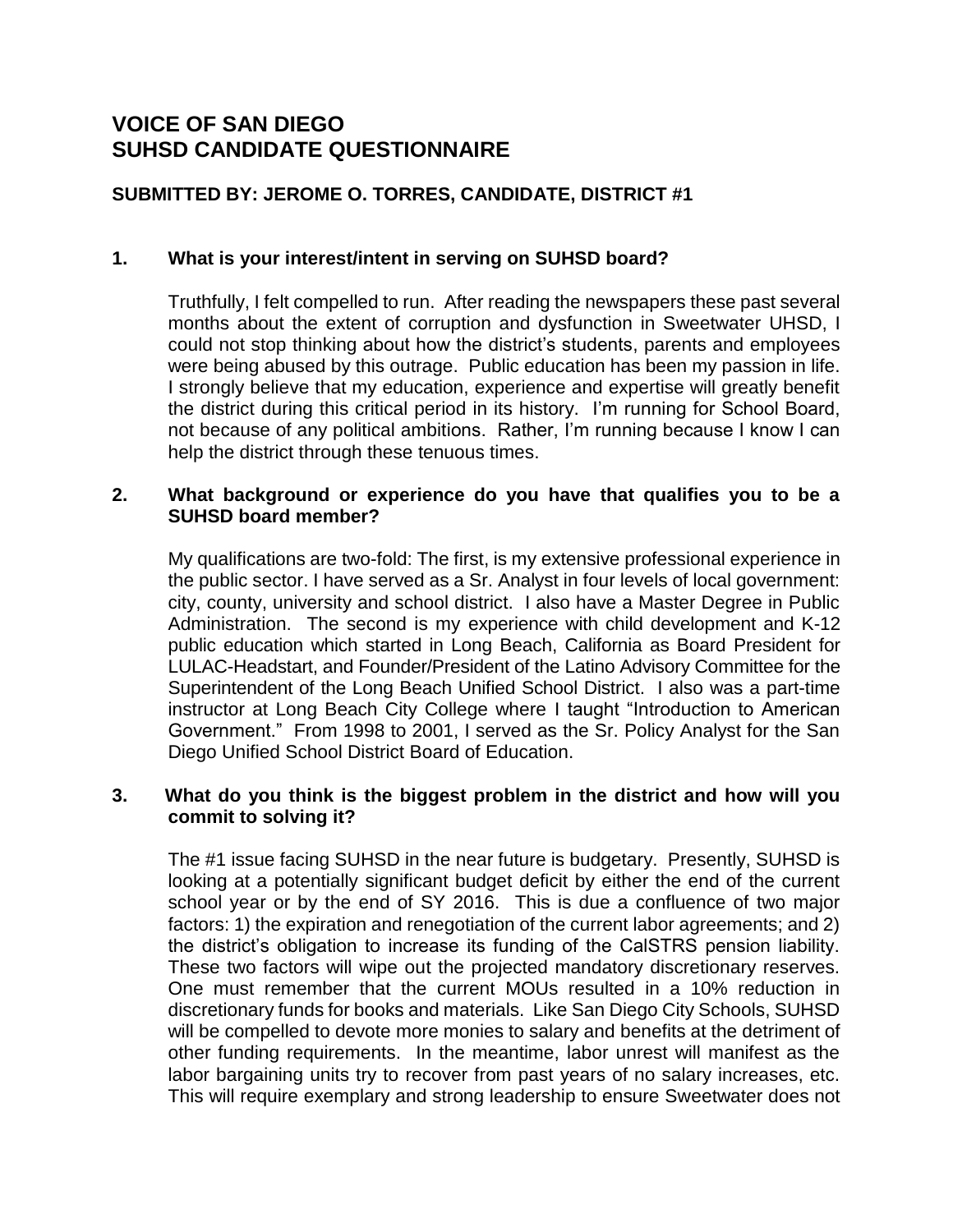become San Ysidro. All stakeholders need to have a clear, fully-informed idea of the budget challenges facing SUHSD and take ownership in its resolution.

#### **4. How will you interact with and respond to the public/community? If a resident lives in a different geographic area than where their child goes to school, how will you respond to them?**

One of the biggest criticisms I've read about the past Board Members is that they never visited the schools within Sweetwater UHSD. I plan to be a regular visitor to the schools in my district. I want the parents, teachers and administrators to know they have an advocate who will work with each of them to solve their problems. With regard to the second question, it doesn't matter. I'll still work to help them.

#### **5. Will you commit to a forensic financial audit of the district?**

YES. That is part of my campaign platform. There is so much distrust among the labor bargaining units with regard to the financial condition of the district that we need to "clear the air" on this vital matter. Additionally, I want a more thorough audit of the Proposition BB and O funds as well.

#### **6. Define transparency and what it means to you. Give an example of how you will be transparent as a board member?**

It means that, except for those Board decisions that a legally required to be conducted in closed session, all other decisions will be conducted in public and not clandestinely. The Board meetings will be webcast with translation services in Spanish and Tagalog provided in real time. All current and past policy and financial-related documents will: 1) be made available to the general public free of charge; and 2) posted on the websites of the District and respective Schools. All documents pertaining to students will be translated in Spanish and Tagalog for their parents and provided to them electronically and in print – free of charge.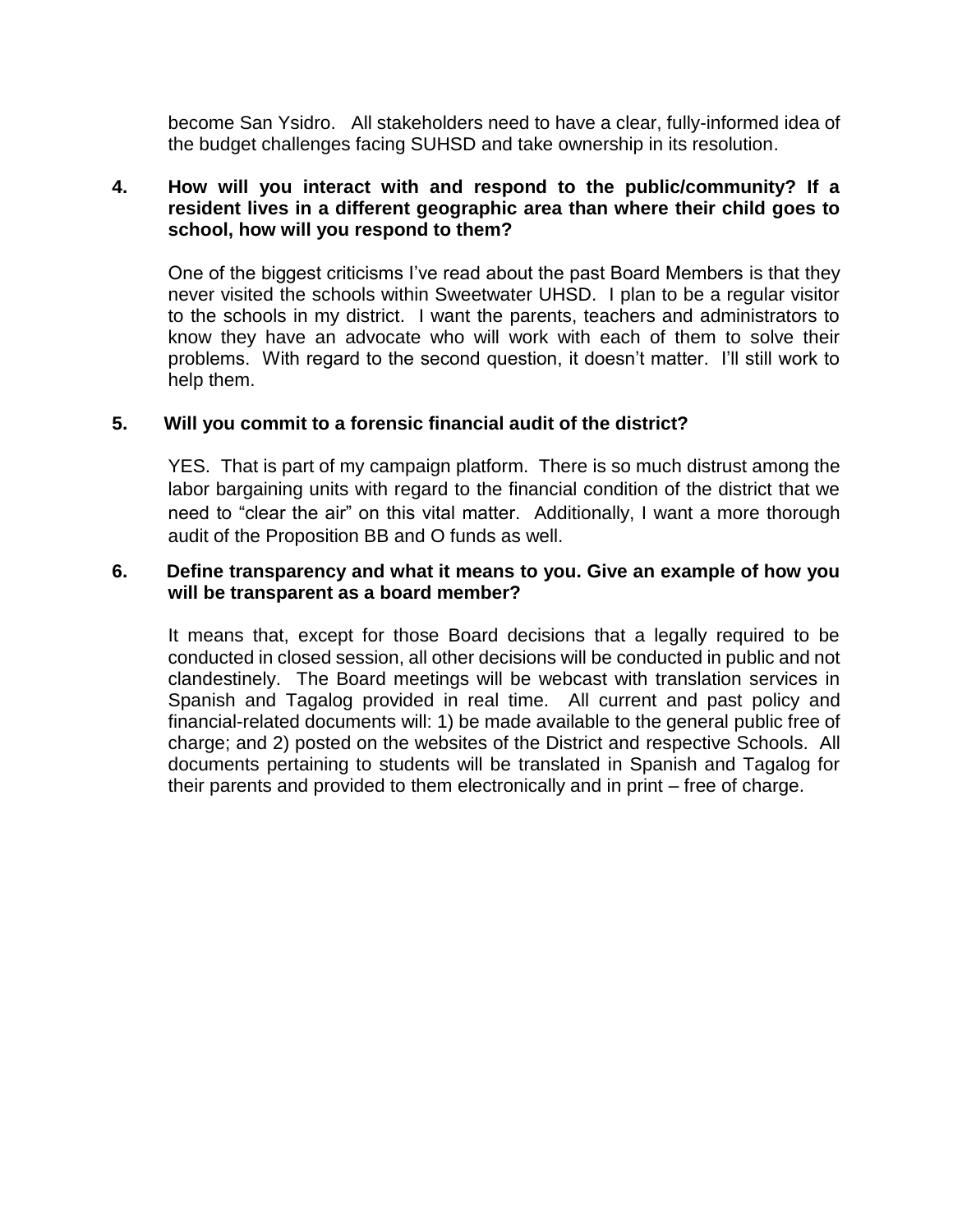#### Adrian Arancibia, Area 2 Candidate

1. I **am a product of the district, but more importantly, I'm a father of two girls that will one day attend the district. As a student, I was offered a high quality education that permitted me to attend Cal and later to obtain my Ph.D. I want the same for Victoria and Esperanza. They are my two victories and my hopes. For that reason, I intend to continue my work as an advocate, activist and organizer to make sure that they and all students in the district have a chance to obtain the best public education possible that will allow them a chance at their educational and career goals.**

- **2. I've taught in all levels of education for 22 years. I've taught aspiring teachers at U.C. San Diego and I've taught college classes for the past ten years. I don't believe that there is a better candidate with regards to understanding educational pedagogy and policy on this list of candidates. I've worked as a teacher to allow young students a chance to achieve their goals of attending a four-year university or settle down into a stable job. I see my efforts as part of a larger trajectory of my family. My family which has over 100 years of educational experience. These are experiences that provide students with the learning and motivation to succeed, not only in education, but in life. I am about offering all students this opportunity.**
- **3. The biggest problem facing the district is the issue of trust. The word trustee involves the belief that the community entrusts you with the stewardship of the district. We must make decisions based on proven methods and educational policy, not a quick way of making money. As board members, we must work tirelessly to address the past ten years and still, chart out a new vision of education for all students. Some candidates may point out to how they've actively worked as community members and politicians. I can point out the lives of young students that I've touched. I can talk about young people like Dianna who needed a professor that challenged her but also guided her with mentoring and love. For great education cannot happen without a love. A love for the profession of teaching and a love for making a difference in students' lives.**
- **4. I will attend to the needs of the district. This means I will be willing to listen and account for the needs of all students in our district. In order to do this, I plan to observe, to engage community meetings and to address the needs of teachers. For, in the end, all of us must work with all of our constituents to better the district that offered my family the best of what this country has to offer. That is, a quality education and a chance towards a middle class life.**
- **5. Cost permitting, I would agree to a forensic financial audit. I know that we, as a district can have complete audit (for nearly nothing) done by local entities that will allow us an understanding of how best to move towards both transparency and sustainability in the future.**
- **6. Transparency means two things to me. First, we must act as board members to make sure the entire community knows the dealings and business of the district. Second, I would demand that all board members not take gifts nor vote on issues that they have conflicts of interests in. I would demand that all board members work towards bettering student achievement in the district, not the nepotistic manner of doing business that we've seen over the past ten years.**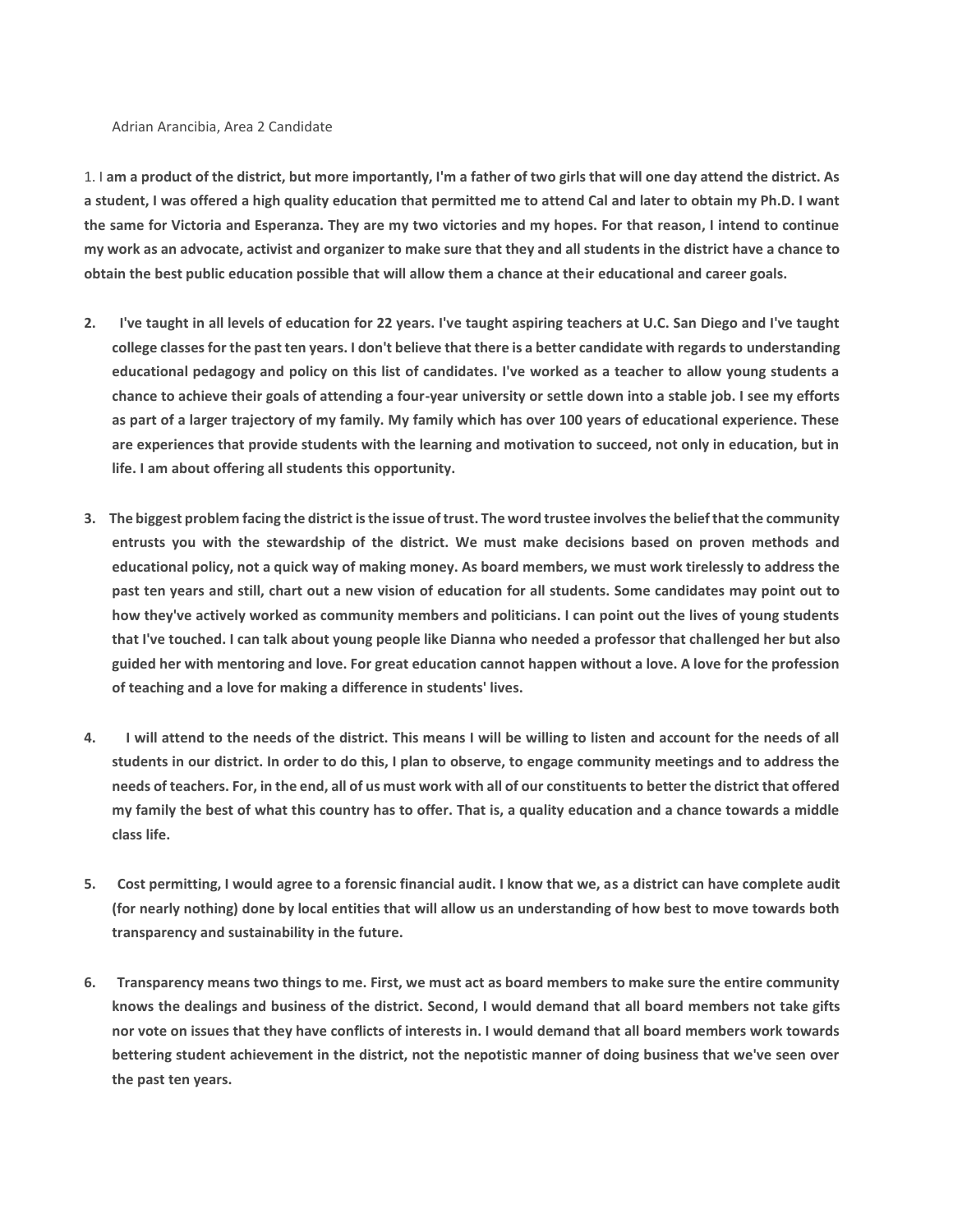Bertha Lopez, Area 2 Candidate

1. I have been involved in the South Bay Community for the past 35 years. As a parent of 3 Bonita Vista High School graduates, I understand that a first -class public education system is important in the community's well being. I strongly believe that Parents, Community Members, Business Leaders, Senior Citizens, and Educational Professionals must combine their efforts in educating students. I want to be given the opportunity to serve the students, staff, and parents of the Sweetwater Union High School District.

2. I have taught for the past 38 years in the National School District. I make responsible decisions that impact Student Achievement. I am an individual who is an independent thinker and someone who values fairness and transparency. I have experience in various community organizations, including serving the Chula Vista Elementary School district as a Trustee for 10 years.

3. Student Achievement - Place students first and foremost in any decision made by the board. Have board members become more knowledgeable in instructional practices and current pedagogy. Research staff recommendations for accuracy before voting on an item. Demand curriculum presentations from principals of all schools at every board meeting. Be visible at all sites and establish regular communication with all school staff.

B) Fiscal Accountability and transparency- Demand to have regular financial audits of the district and information be available on the website so everyone can see the results. Create a plan that supports localized allocations of resources. Ensure that all board members participate in a budget workshop for a better understanding on the process of fiscal accountability.

4. Students have always been my #1 priority. If there an issue I will guide the parents in the right direction so they can resolve their concern. Geographic areas should not be a barrier for our students or parents. My role as a board member will be to represent all students and the public regardless of their geographical area. I will direct district staff to focus on the question at hand and use policy to reach and come to a conclusion that will benefit the student.

5. Yes, the district needs to a have a forensic audit from someone that does not have any relationships with any district personnel. The results should be posted on the website.

6. As a board member I will ensure that all students, community, parents, staff and stakeholders have a CLEAR understanding of how a district operates on a daily basis. Involve staff, students and community members in all decision making. Treat everyone with respect and dignity. Allow for community members to interact with the board members and ask questions regarding a particular issue or concern. Hold all staff accountable for their actions without giving preferential treatment to some individuals because they are your relatives. Conduct financial audits on a regular basis and provide information on the website. Make transparent decision and hold people to their obligations with financial responsibilities that are within the policies of the district.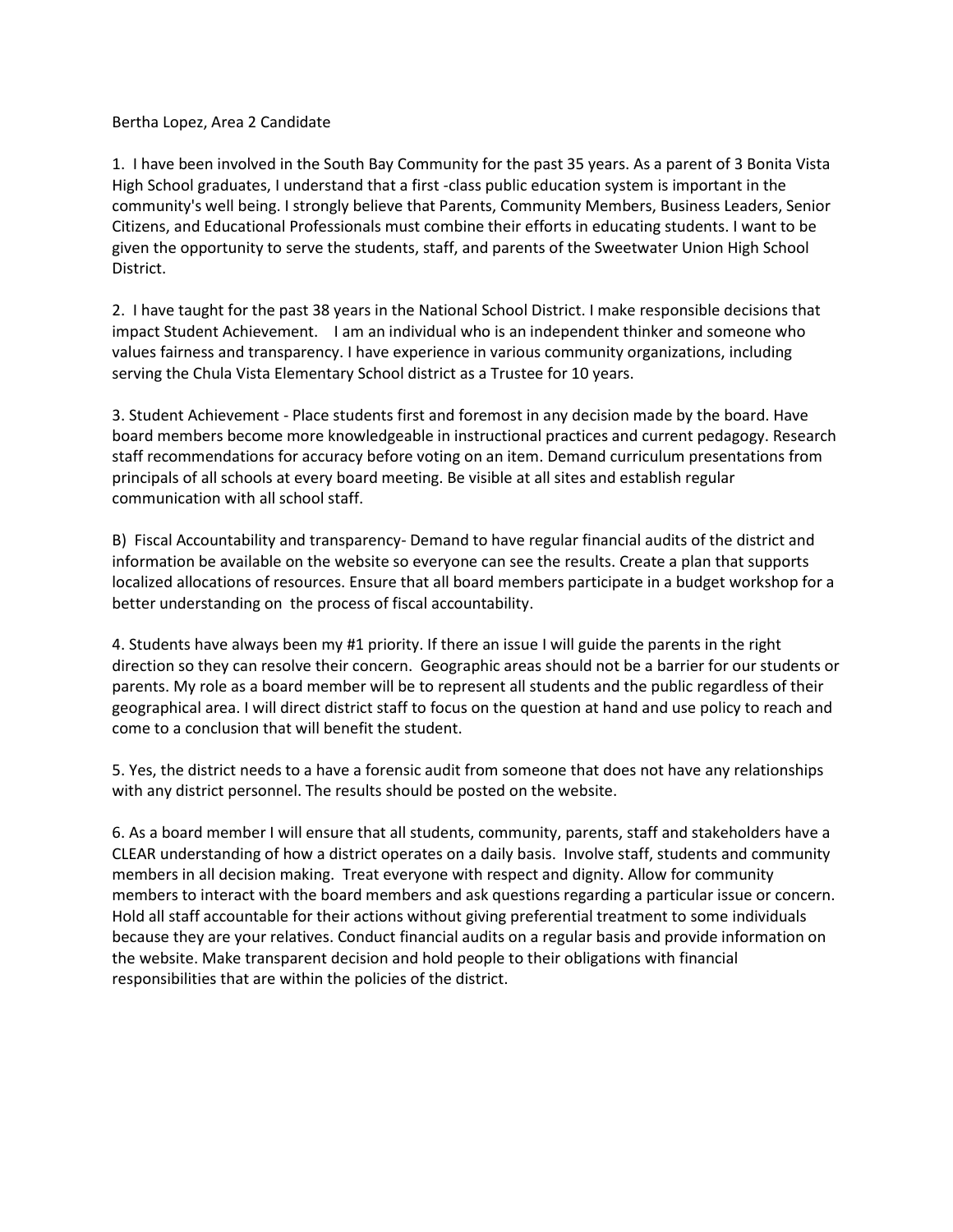Kevin O'Neill, Area 2 Candidate

1. I will reestablish trust and confidence in both the board and the District for both parents and employees.

I will chart out a course to bring the District back to firm financial footing.

- 2. I am presently on the Bond Oversight Committee for Sweetwater. I have a financial and construction background.
- 3. Confidence and financial. I solve the first by conducting business in the public view and the second by cutting waste and inefficiency. The second by establishing both a reserve fund and a rainy day fund.
- 4. I am elected by the voters within my area but my allegiance must be to the institution as a whole. I hope to minimize any parochial issues created by the shift to distinct areas. I will make myself available to all who have an interest in the district, business employee, parent, and student alike.
- 5. I will insist on a forensic audit of all district finances. It is imperative that we find any holes and formulate a plan to fill them. This should be started as soon as the new board is sworn in.
- 6. All of the district business that can legally be done in public will be. The response to a PRA will meet the spirit as well as the actual requirement under the law in so far as district staff will help the requester formulate and define the information that is being sought. Board agenda language will be understandable and the staffer who is requesting/recommending the action will certify and sign the agenda stating that the information is accurate and complete.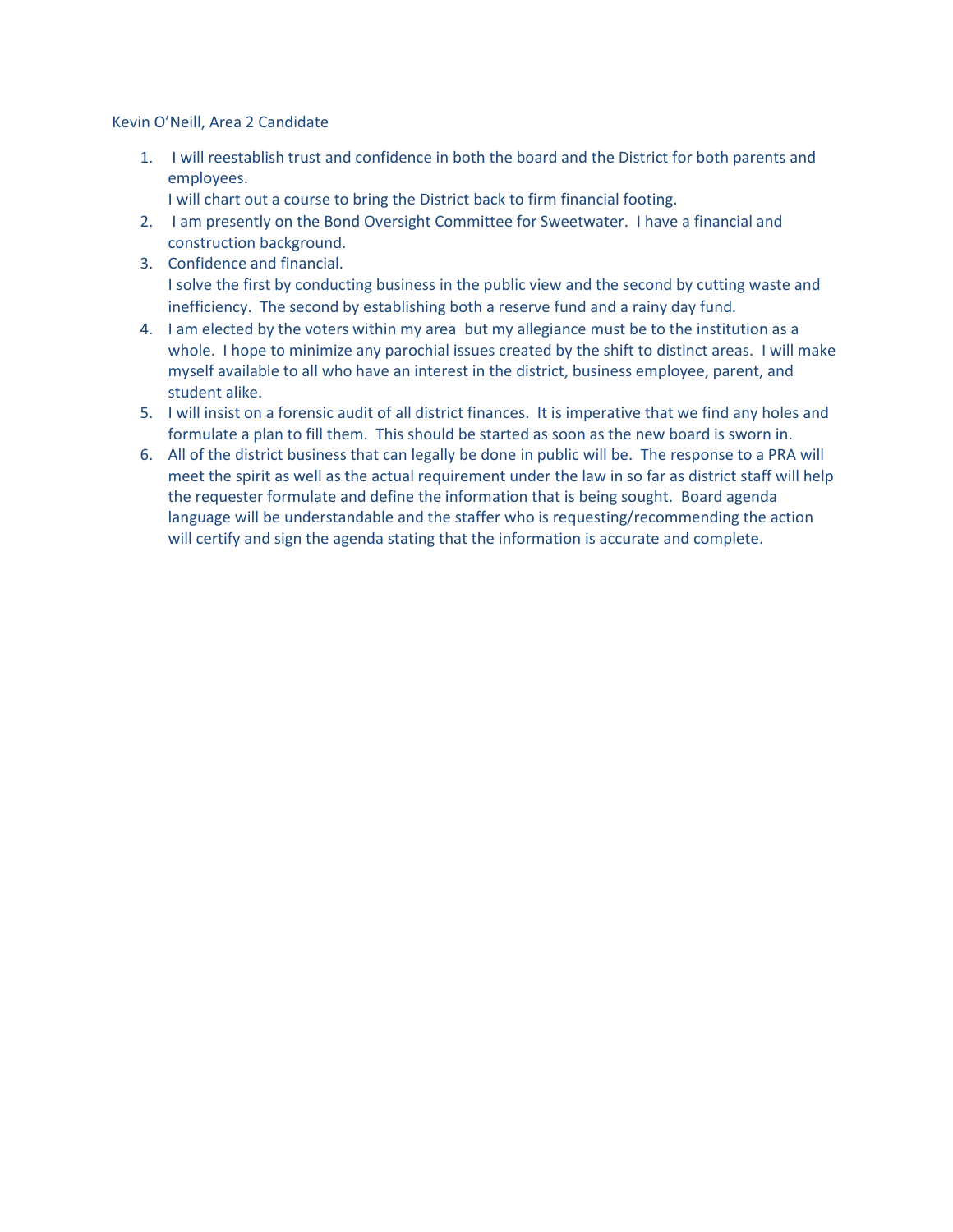#### Kevin Pike, Area 2 Candidate

1) The reason that I am interested in running for the school board, is that I am tired of all the scandal and corruption that has plagued this district. The school board should be focusing on the number one issue, educating students. My primary goal is to see that we get back to the basics, educating the students throughout the district, and seeing to it that students and staff are safe in their learning environment. Teachers must have the material they need to educate the students, and the proper facilities to ensure that student's educational needs are met.

2). My background includes a degree from the University of San Diego in Business Administration, and working for the City of Chula Vista for over 30 years. During those 30 years, I worked 6 years as a Recreation Supervisor, where I worked closely with administrators from the district to provide programs in the schools. I then became a Chula Vista police officer for 24 years, where I spent over 12 years working as a School Resource Officer and Detective for the Family Protection Unit. I worked closely with the District Office and Administrators at the high schools and middle schools to ensure that the students were in a safe learning environment. I taught classes in both the elementary school and high school on Gang Awareness and Juvenile Law. During this time I built strong relationships with the Principals and Vice Principals that still exists today.

3). I think that there are several problems that we face in the School District. We need to select a Superintendent, so that we have a leader who can help solve the problems and issues that the district is currently going through. The District Offices and properties is another issue, as is what to do with the current properties that we have. We need to bring back credibility to the School Board and restore the faith of the community and students we represent. We need to take a hard look at the common core that is being implemented into the district and more importantly the curriculum that is being used. As a Board we, along with the new Superintendent, need to establish a vision that has input from the community, so we are all working toward the goal of educating the students. If elected I would work together with the four other board members to find solutions to these problems so that it's a joint effort, not an individual effort like the past board.

4) My philosophy is to have an open door policy with all the residents of the district. I am willing to listen to any issues or problems someone may encounter. I think that Sweetwater was divided into districts, so that everyone will feel represented. If I am contacted by someone not in my district that has a concern, I would look into the problem and let the board member who represents that area know about it as well. Even though we represent different sections of the city, we all need to work together as a board for the best interest of the students.

5). I would be willing to commit to any legal audit that is used to provide information to the public that has to do with any public funds being spent. I think I will be my job to let the people of my district know what we are spending the funds on and where they are going and why.

6). Transparency means being honest, open and accountable. As a board member I would be transparent in letting the people see what I am voting for and why. I represent the community and I want them to know and see what we as a board are doing. I want my community to know what polices we are making and why. The purpose of being a board member is to represent your community and be their voice. The Board must work together for the number one issue, educating the students. It's the people business and they have a right to know what is going on.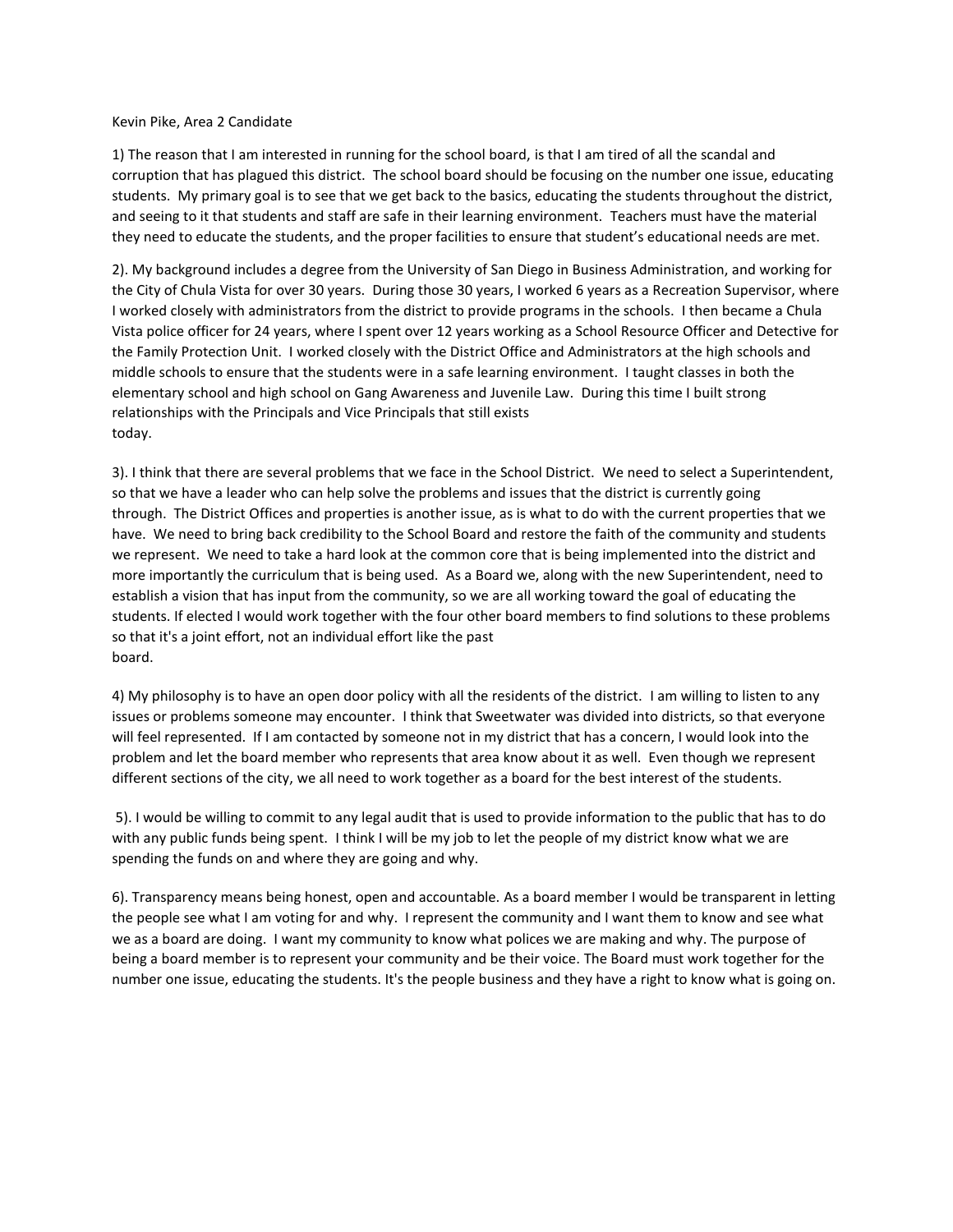- **1. I became interested in serving because I saw a need for a person of integrity to step forward. I felt the time for sitting back and observing the dysfunction was over. I was especially drawn in because of the new districting and the area of Seat 2 has been my home for the past 32 years. Seat 2 is a short term seat (only two years) because the former trustee was removed as part of a plea deal for wrongdoing. That person is running again. I believe it is time for a fresh start for Sweetwater and I am doing all that I can to make it happen. Now it is up to the voters.**
- **2. I am the candidate with both business and teaching experience. In fact, I have been a business owner, teacher, parent, and taxpayer. I have owned and operated a business in Chula Vista for 20+ years. Currently, we own and operate four Subway sandwich shops, from Bonita Point to Otay Ranch Town Center. Business has taught me many lessons that would prove to be useful such as sticking to a budget and allocating limited resources for the maximum benefit. I have been a teacher, and I still think like a teacher. I taught in the Sweetwater district from 1992-2003. I taught all levels of math offered in the district, mostly at Hilltop High. While teaching, I was involved in extra duty jobs that included curriculum development and implementation, textbook selection, and mentoring new teachers. My children went to school in both the Hilltop and Bonita areas and graduated from Bonita Vista High School.**
- **3. The school district needs to get back to the business of EDUCATION. We need to change the old dysfunctional, corrupt culture into one of integrity, respect, and professionalism. One step is to hire a permanent superintendent to be a strong educational leader. Board members and district staff need to demonstrate to the community the way adults should work together in a respectful, professional way. Allocate resources fairly to ensure the best possible educational experiences for all students.**
- **4. I plan to create opportunities for parent and community involvement. For instance, appoint an advisory panel of parents and community members to aid in the selection of a permanent superintendent. Facilitate opportunities for parent, teacher, student, and community input wherever possible. If a resident from another area approached me, I would LISTEN and help in any way feasible. Although the district is divided into areas, each trustee makes decisions that impact the entire district and the entire district must be considered.**
- **5. Absolutely.**
- **6. Transparency is making decisions and the rationale for those decisions as public as possible, whenever legally allowed. One way to be more transparent is to put the District's audited financial statements on a tab on the main district website for easier access by the public. Currently, they are found at fiscal.sweetwaterschools.org.**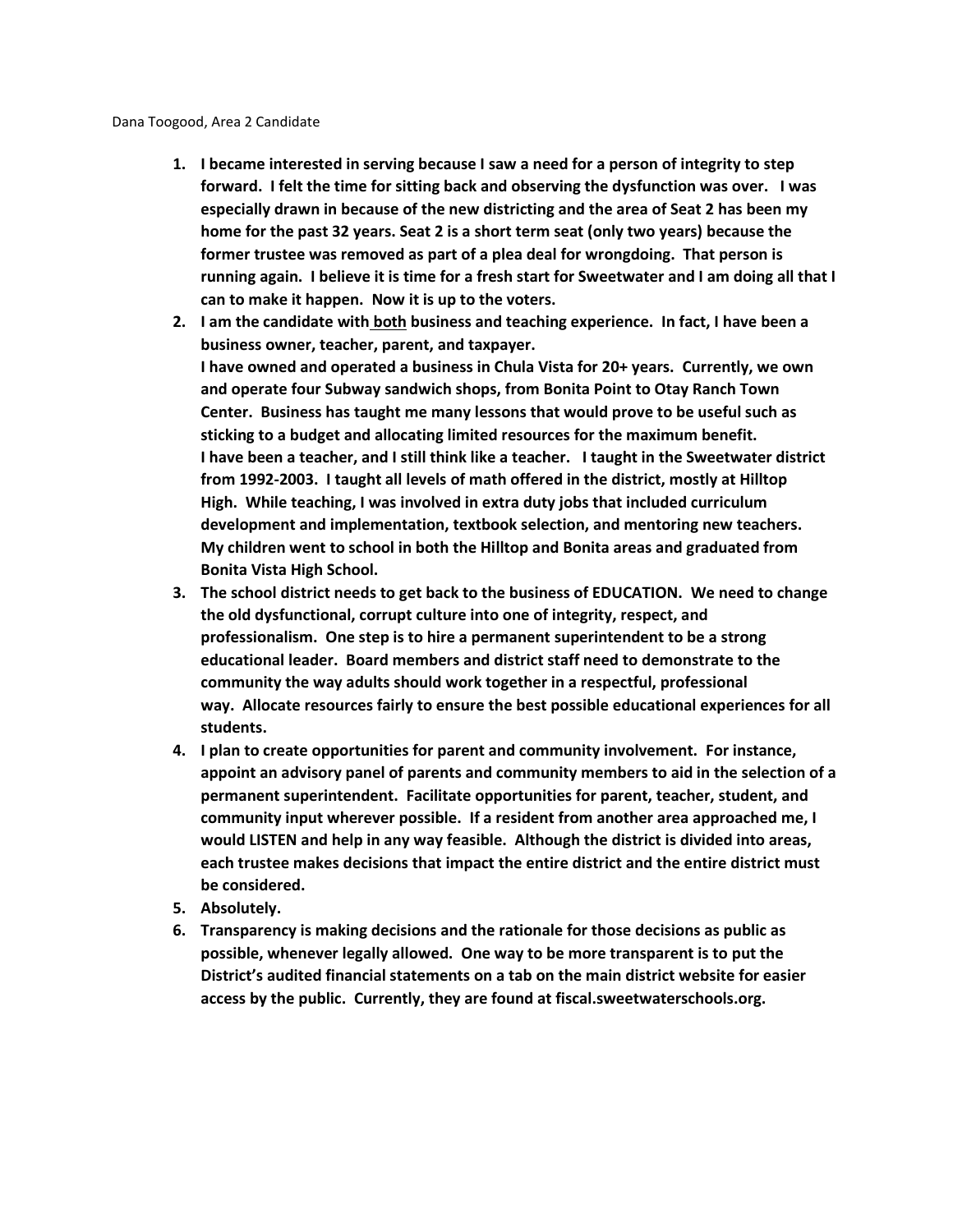#### **Richard Arroyo, Area 3 Candidate**

- **1. I want to serve on the board to bring back the respect that has been lost because of the pay to play scandal. The board is perceived as corrupt, which negatively reflects on the students, teachers and our community. My number one priority will be students, but teachers will be my next priority. My daughter is a graduate of the district and is a teacher. Although not endorsed by the teachers union, I respect teachers and will listen to all their concerns.**
- **2. I have been representing, mentoring and educating students charged with committing crimes for over 30 years. I encourage my student clients to respect persons and property, to not use drugs, to do well in school, to accept responsibility for their actions, understand what they did was wrong and to not make the same bad decisions in the future. I have a passion for working with youth. I have lived in Chula Vista for over 25 years and have given back to my community and the students of the district through my community service activities as a member of the Chula Vista Rotary Club. I am the immediate past president of the Chula Vista Noon Rotary Club.**
- **3. The misuse and mismanagement of money and corruption by the superintendent and some board members. I have never been investigated by the State Bar, the Bureau of Real Estate nor have I been sued by a client. I do not have a criminal record. In principal, I do support a forensic audit of the district but have some concerns about the cost and the usefulness of such an audit. I will ask the difficult questions and hold the new superintendent, administrators and the other new board members accountable.**
- **4. When I decided to run for the board I immediately began reaching out to the community, teachers, students, and anybody who would speak to me about our district. I have jogged on the treadmill at the Y chatting with teachers and retired teachers about the district. What is going good and what needs to be changed. I will have an open door policy where anybody can meet with me to discuss district issues. I will make decisions not based on my pocket book, not based on any debt to any union or special interest, but after an investigation and analysis to the best of my ability. Any resident of our district, regardless of where their child goes to school, can reach out to me. I will be elected as the trustee for Area 3, but I will be accountable to every district citizen, student, parent and taxpayer**

#### **5. YES**

**6. Transparency to me means being open and accountable to the community. Secrecy breeds distrust. I will encourage the board to adopt a policy of full disclosure except where the safety of any person may be at risk or where there may be a legal requirement prohibiting full disclosure.I have never run for a political office before. I bring integrity and no special interest obligation or perception to the voters. I will take my election to the board seriously and will practice due diligence and complete honesty avoiding even the appearance of any conflict of interest or other impropriety.**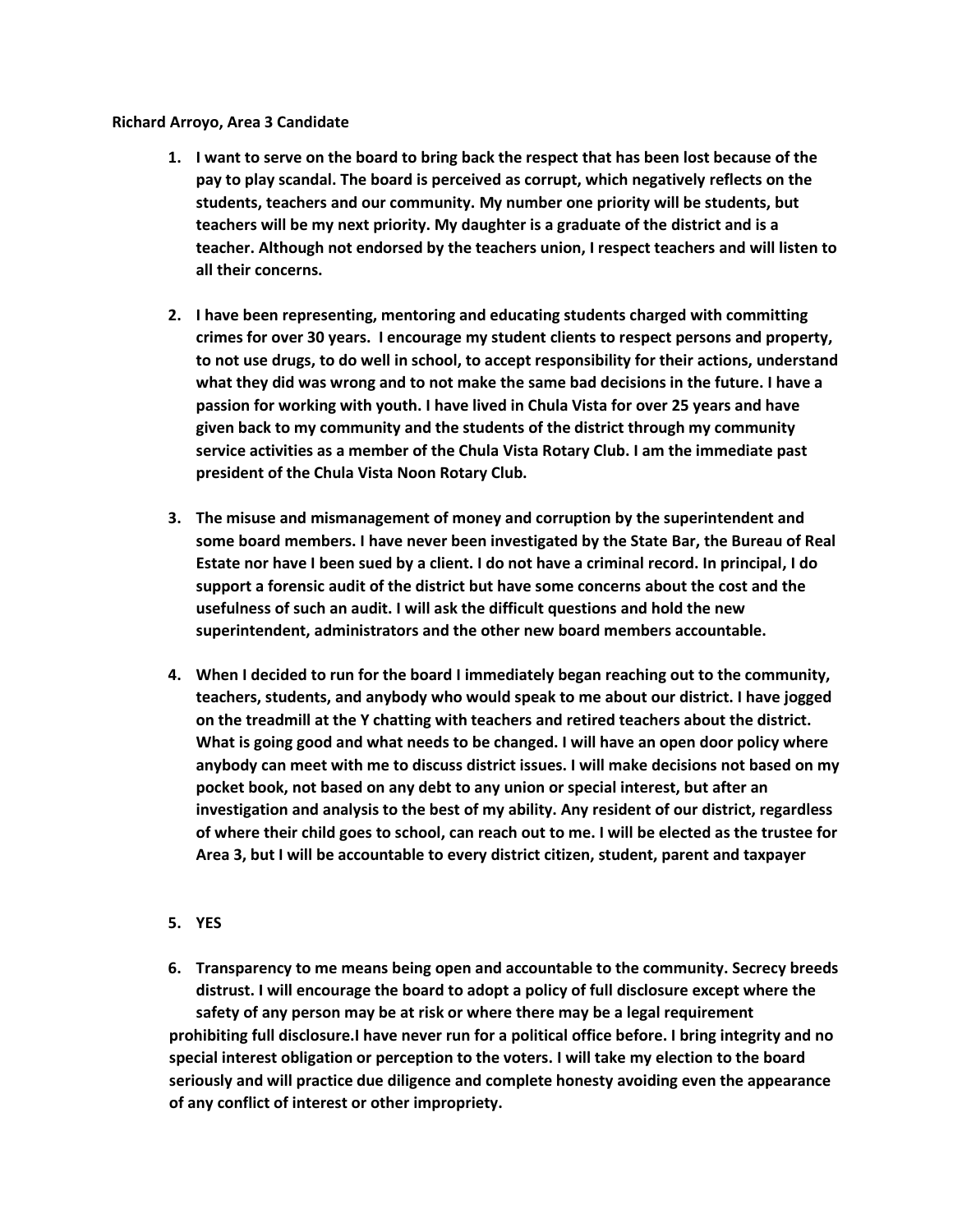Jim Cartmill, Area 3 Candidate

- 1. My interest in serving on the board is to continue the reforms I was able to pass as President of the Sweetwater School Board last year which include the most sweeping campaign finance reform in the 90+ year history of our district, increase transparency on our bond program and continuing the focus on maximizing student achievement that saw all of our comprehensive high schools being ranked by U.S. News & World Report in the top 9% of high schools nationally. I also have a desire to enhance our school/career focus to give students an option and working with community leaders and legislators to bring a four year university to the South Bay region.
- 2. For the first 20 years of my working career, I worked as a coach and youth leadership development director in the Sweetwater District. I have had the unique opportunity to coach nationally-ranked and all-American athletes and worked with thousands of middle and senior high school students during this time period. I served on the National Campus Life Tax force because of my expertise in working with young people. I now run a small business and was named by the California Small Business Association as a California Small Business Owner of the Year. I know what it means to meet a payroll and make sure that budget priorities stay focused on the mission. As a Sweetwater School Board Member, I was privileged to help start the nationally recognized Compact for Success that has nearly doubled the admissions of Sweetwater students to San Diego State University. In addition, As President of the Sweetwater School Board last year, we were recognized with a perfect score for transparency in our bond program by the San Diego Taxpayers Association. During these tough economic times, in my role as School Board President last year, I was able to utilize my ability to build consensus in negotiating a 3 year settlement with all of our employee groups to provide a positive working environment.
- 3. The public perception of the district. I will commit to solving it by getting the message out that the Sweetwater District continues to be true to its mission: Maximizing Student Achievement. I will build on the quantifiable academic progress to work with our employee groups to get the message out to the broader community that the Sweetwater District is moving in the right direction.
- 4. I was the only Sweetwater School Board member to vote against geographic voting districts because I believe it will establish a "parochial" approach to district governance - board members that will be focused more on their geographic area than the needs of the entire district. Having said that, I have always had an "open door" policy with the public and held numerous meetings with citizens that had concerns in my office and in the community. Where a student goes to school would not determine the focus I would have of getting their individual needs met and I have demonstrated that during my board service.
	- 5. Yes This is the commitment I made in my ballot statement: Jim Cartmill passed sweeping campaign finance reform as Sweetwater Union High School District President; Stopped bond fund borrowing; Supports Sweetwater Union High School District forensic audit.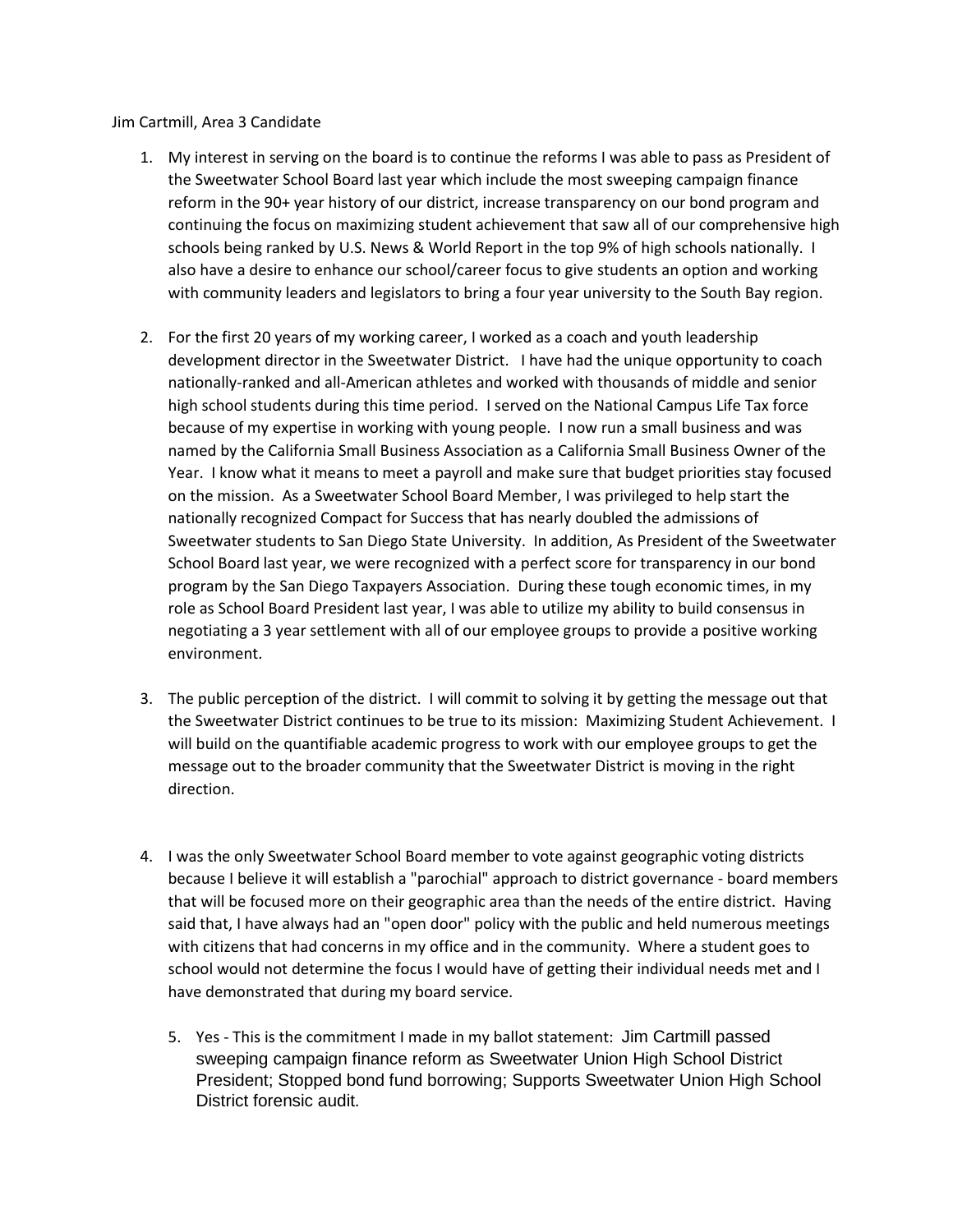6. Transparency to me means sharing all data allowed by law to be shared with the public either through a request or proactively on the web. We have been honored for our transparency with the bond program because of the extensive reporting we now have on our website. As a board member, the way I would demonstrate transparency is by working to get the information members of the public request and if that is not sufficient to provide district staff and resources to be as responsive as possible to requests for information. As President of the Sweetwater School Board last year, we greatly improved and enhanced the transparency of the district.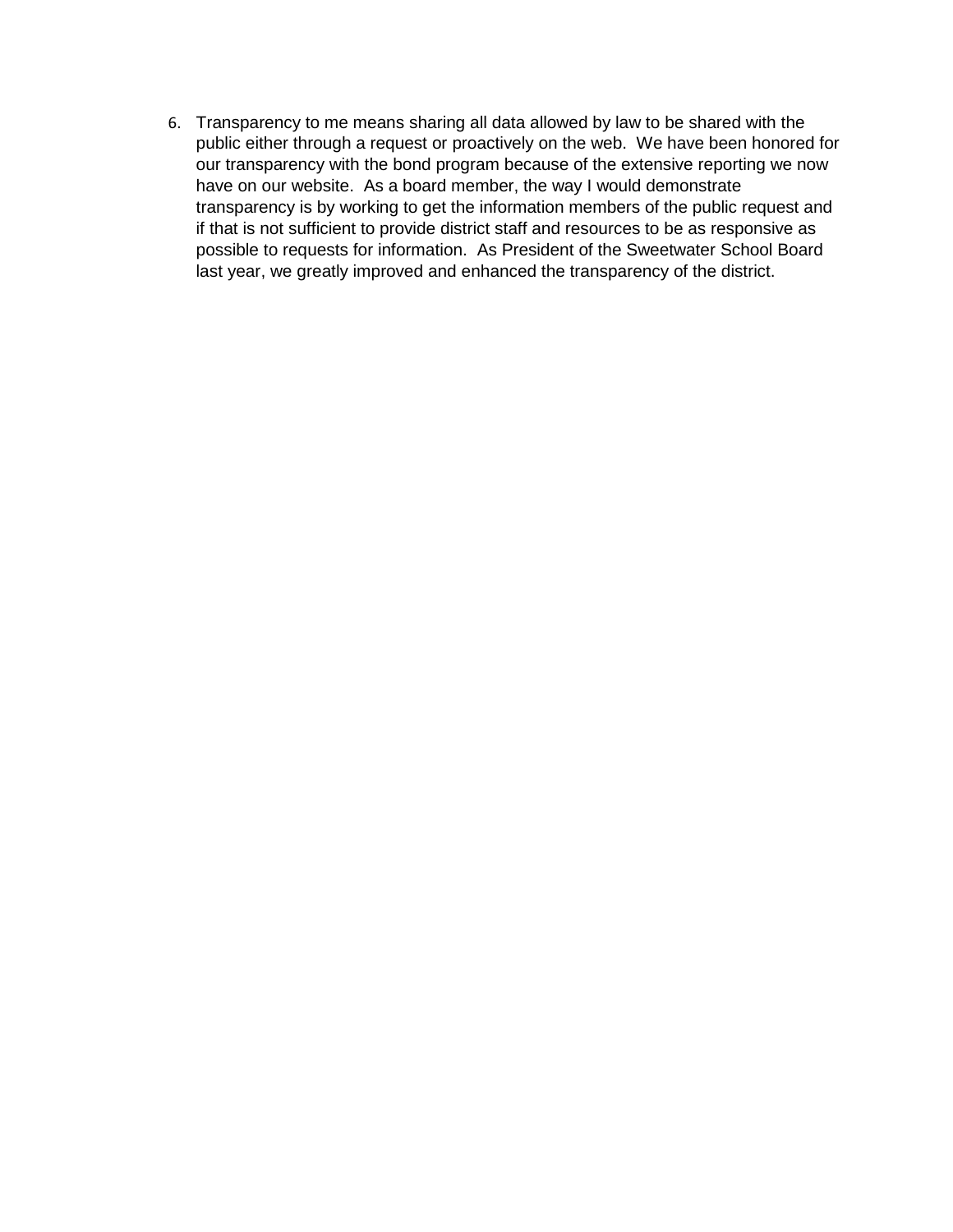#### **Chris Shilling, Area 3 Candidate**

- 1. The reason I am running is because I am a parent of students currently in the district. As a parent with students in the district, I want a district that is focused on the education, achievement, and opportunity of my children. Instead the district has been embroiled in politics focused on the personal agendas of adults. When I am elected I will change this by leading the district in taking the necessary steps to transform the culture of the district so that it is once again student achievement oriented.
- 2. As the Chairman of the Chula Vista Board of Ethics I have spent years fighting for integrity in government and accountability of our public officials. I am also a Director for a local non-profit and a college faculty member. I hold a master's degree in organizational leadership and I am working on a doctorate in education and leadership. My background has given me extensive experience in leadership, business, and education that uniquely qualifies me to be a board member.
- 3. The district has many issues; however, I believe the number one overarching issue is that the culture of the district is not learning and student focused. This has created distrust between the district and the community. Until this underlying issue is corrected the district will not be able to move forward in a positive direction and rebuild trust within the community. As a board member I will lead by example and set the tone for the district by ensuring that we hire the right transformational superintendent for the district.
- 4. I will be open, accessible, and responsive to the public and community. I plan to hold monthly community forums so that I can get input, concerns, and ideas from the community which I can bring back to the district and superintendent and use in my decision making. I believe that this is important for collaboration, communication, and accountability. I will treat everyone equally regardless of where they live or where their children go to school. Everyone deserves the respect of being heard.
- 5. I fully support a complete forensic audit of all district operations. I have been unwavering in this position and as a board member I will start the process of ensuring it happens on the first day.
- 6. Transparency means being accountable for operating in a completely open, honest, and communicative manner. When meetings are completely open to the public and follow set rules and procedures, budgets and documentation may be reviewed by anyone in a timely fashion, and decisions are open to discussion and public input, then there is transparency, and there is less opportunity for people to abuse the system for their own personal interests. I want to record board meetings and archive them online, post all financial and other documents online as soon as they are available, conduct a complete forensic audit, and conduct independent financial audits on a yearly basis as ways to improve transparency.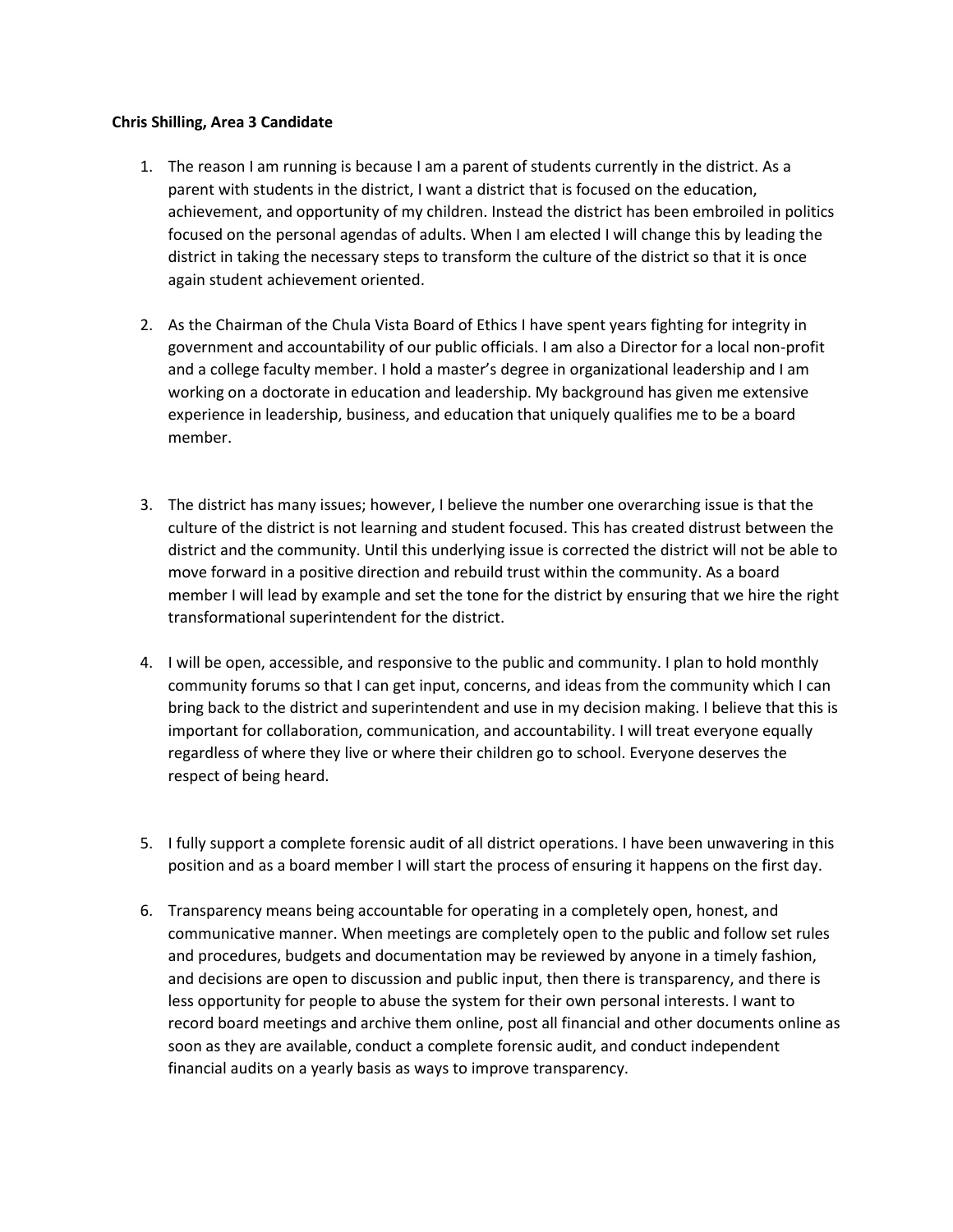

*Frank Tarantino, Area 3 Candidate***:**

#### **1. What is your interest/ intent in serving on SUHSD board?**

There are 3 reasons why I am running for the Sweetwater Board:

- I have invested 35 years in the district working both as a teacher and guidance counselor. It saddens and angers me to see that the district has lost its focus. What was once considered an innovative and great place to work, has deteriorated into a "laughing stock" of the state run by individuals who are only concerned about "what's in it for me" as opposed to "what's best for students, employees and the community".
- I have a passion to serve as seen by my involvement in both my community (Chula Vista) and my associations (CTA and SCGA). See resume for specifics
- I know that I am a "change agent". My people skills and ability to bring people together is a skill that is needed to begin to change the organizational culture of the district. I wouldn't be running for this office if I didn't think I could bring about long-needed changes.

My campaign slogan: Let's put the "**WE**" back in S**we**etwater sums up both my interest in running and my top priority for the district. It is time we re-position the Sweetwater District as an example of collaborative problem solving, fiscal responsibility/transparency, high academic standards, creativity, open communication, accessible leadership, ethical behavior and the belief that all students can reach their potential.

#### **2. What background or experience do you have that qualifies you to be a SUHSD board member?**

I have a Master's Degree in Counseling and in the Science of Education Administration. I have spent my 35-year career in the education of students of Chula Vista, National City and south San Diego, first as a teacher, then as an administrative intern, and as a guidance counselor until my retirement in 2009. I also have an extensive list of the City of Chula Vista community service, from the Friends of the Chula Vista Heritage Museum to serving as an elected board member of the Chula Vista Elementary School Board (1986-1990). These experiences have prepared me to help guide the district toward a fiscally sound and morally strong future. My collaborative and inclusive leadership style is also a strength I bring to this position during this challenging time.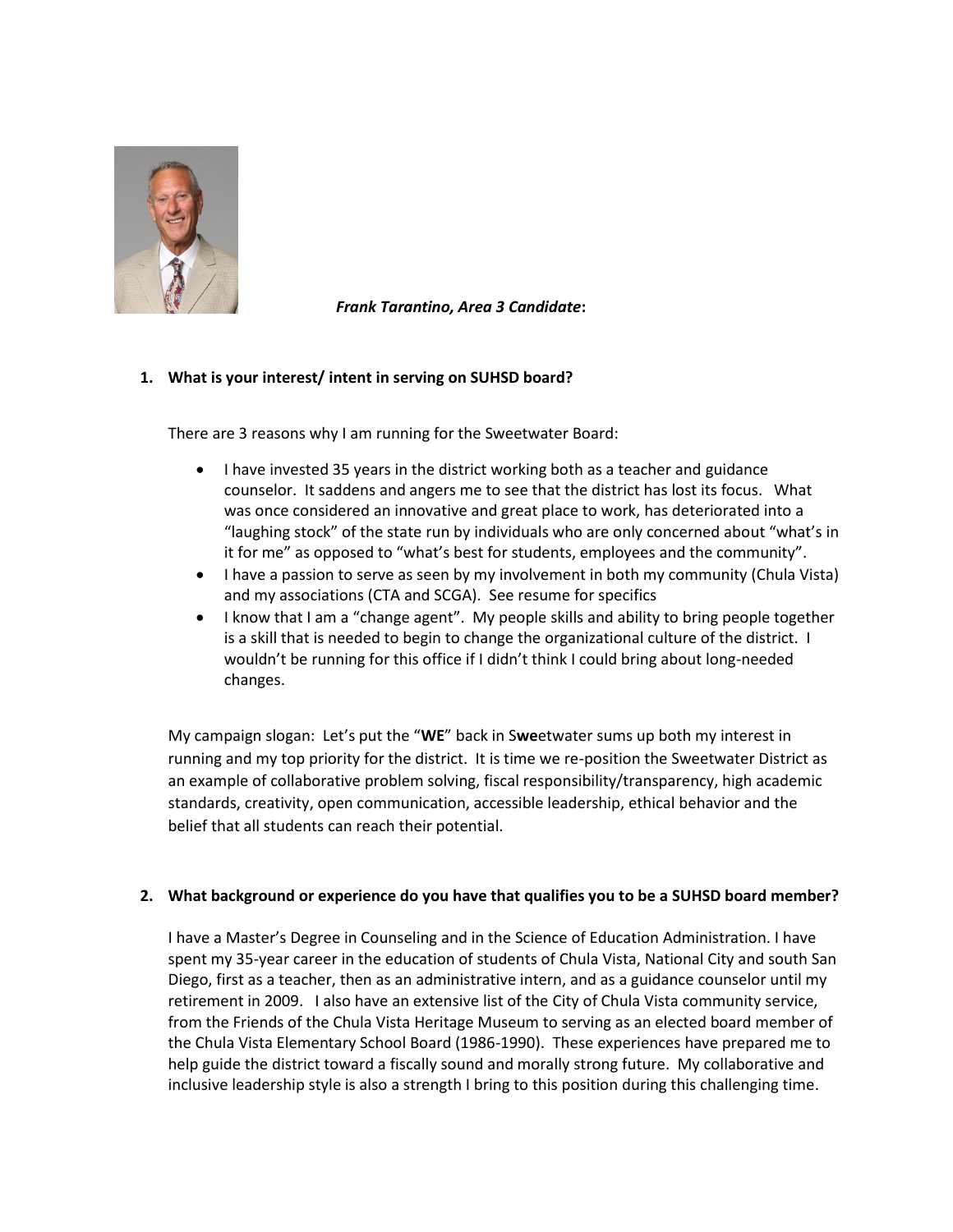#### **3. What do you think is the biggest problem in the district and how will you commit to solving it?**

The district, under Jesus Gandara and Ed Brand and the "deposed board", has lost its focus, purpose, and moral compass. I would describe their practices as "grab 'n go". For the last 10 years, the district has been governed by an "insiders' club" of individuals who are interested only in their personal, financial and/or political gain. The needs of students, parents, staff and the community-at-large have taken a "back seat." The decisions made regarding support of independent charter schools, the elimination of neighborhood school boundaries, the use of Mello-Roos funds to buy iPads without a workable implementation plan, the disposal of district property and the lease/option to buy on a new district office in the EastLake Business Park are short-sighted and will impact the district (and the new district leadership) for many years.

The new SUHSD Board needs to Re-establish **TRUST** in leadership, **TRANSPARENCY** in conducting district business, and **STUDENT-FOCUSED** decision-making.

#### **4. How will you interact with and respond to the public/community? If a resident lives in a different geographic area than where their child goes to school, how will you respond to them?**

My campaign slogan: Let's put the "we" back in S**we**etwater sums up my vision for the district with regards to interacting with and responding to the public/community. It is time we change things. It is time we take back *our* school district. It is time we re-position the Sweetwater District as an example of collaborative problem solving, fiscal responsibility, high academic standards, creativity, open communication, accessible leadership, ethical behavior and the belief that all students can reach their potential.

Most people will tell you that the function of a school board is to provide direction to the superintendent and take action on various business, personnel, and policy issues. I also believe that an equally important role of a board member is to be accessible to students, parents, employees and members of the community. For me, this function has always been important but it will become even more crucial as the Sweetwater District moves forward with a new board and superintendent. This responsibility involves visiting schools, attending community events and providing opportunities at board meetings for the public to address the board for more than one minute. Board members need to listen to issues presented and then subsequently bring those concerns and viewpoints into Board discussions and decisions. Furthermore, it is important to change the meeting venue when topics of "more importance" are on the agenda so that all who are interested can be accommodated, comfortably, within the meeting site.

As a Board member, there are things that I can implement as an individual (ie: accessibility) while other changes may need the majority of Board members to implement. On a Board, the real power is generated through relationships and personal connections established with other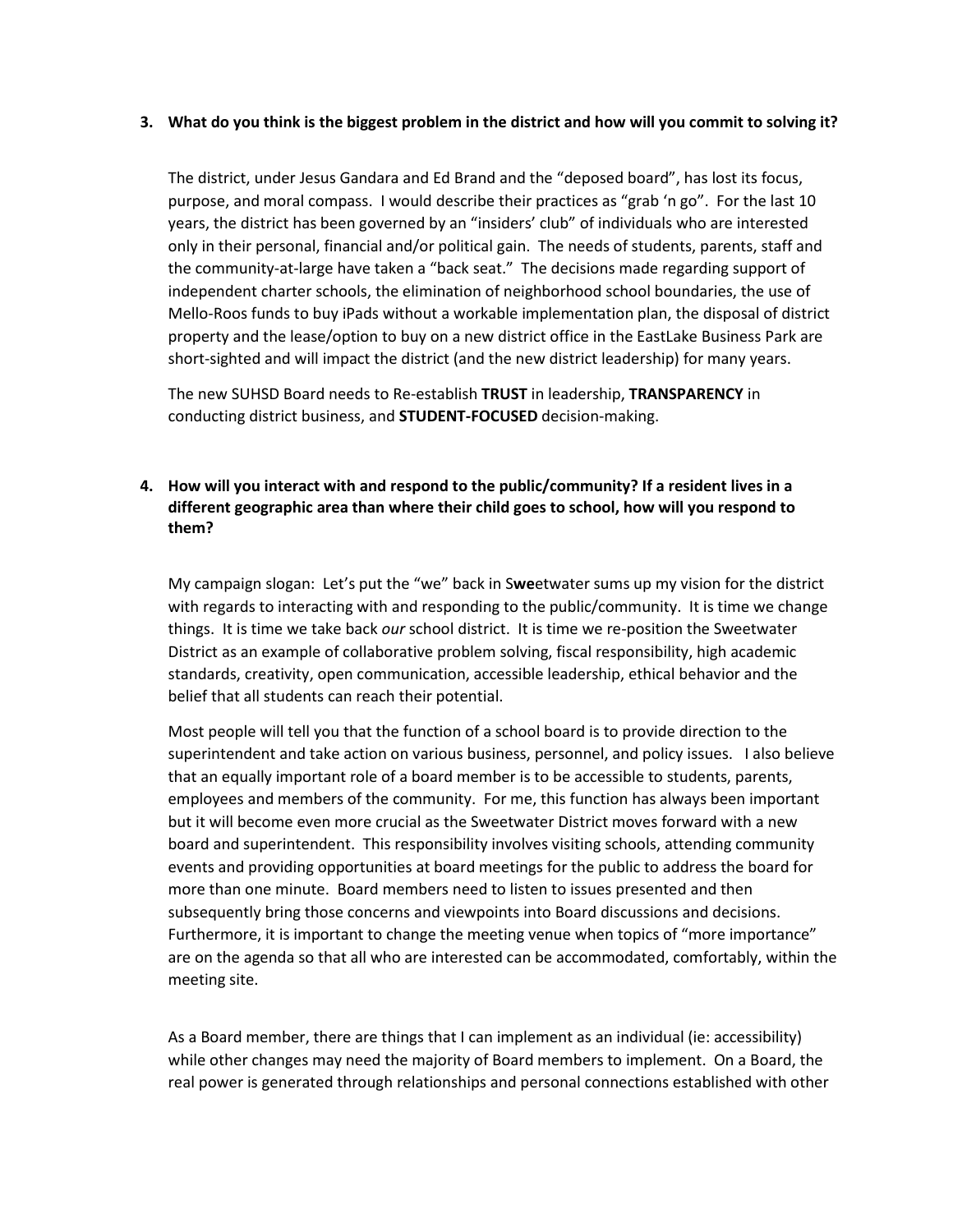Board members. I have the skills to work with people to "move" those things that require decisions by the majority of Board members.

In terms of the question **If a resident lives in a different geographic area than where their child goes to school, how will you respond to them?** will be new "territory" for the in-coming board. This election is the first time that trustees are elected by area. I believe that the new board must come together and decide on how such issues are to be handled. Whatever decision is reached, there needs to be agreement by all board members to follow district protocols (if any) and ensure consistency and fairness throughout the 5 Trustee Areas.

#### 5. **Will you commit to a forensic financial audit of the district?**

Yes, I will ask for a forensic audit of all district financial dealings. A forensic audit will not only examine and evaluate the district's financial information for use to provide assessments of areas of operational weakness, internal control deficiencies, and methods to prevent fraud or malfeasance but also uncover matters relating to fraud, asset misappropriation, compliance violations , accounting irregularities, vendor fraud and economic extortion/bribery.

If you look at the websites and campaign literature of all candidates, most of us are calling for such an audit (even those who have served on the "deposed board" are now calling for such a practice). The question which most candidates are "silent on" is: What do you do with the information once gathered?

According to the Association of Certified Fraud Examiners, fraud is committed by individuals who have a higher level of authority. The majority of fraud was committed by those working in the accounting, purchasing or customer service departments, as well as those in sales and/or executive or upper management. Will the district pursue civil and criminal legal action against individuals if such fraud is discovered? Will the board implement new internal controls to eliminate current operational/internal control weaknesses (if any)? Will a system of "checks and balances" be implemented to ensure that these practices (if any) don't occur again? My answer to all these questions is YES.

#### **6. Define transparency and what it means to you. Give an example of how you will be transparent as a board member?**

**Transparency**, implies open communication, and [accountability.](http://en.wikipedia.org/wiki/Accountability) Transparency is operating in such a way that it is easy for others to see what actions are performed. I believe there are 3 components to "transparent operations": information disclosure, clarity and accuracy in communications with stakeholders. Transparency is used as a means of holding [public officials](http://en.wikipedia.org/wiki/Official) [accountable](http://en.wikipedia.org/wiki/Accountability) and fighting [corruption.](http://en.wikipedia.org/wiki/Political_corruption) When district meetings are open to the [press](http://en.wikipedia.org/wiki/Mass_media) and the public, its [budgets](http://en.wikipedia.org/wiki/Budgets) available for review by anyone, and its laws and decisions are open to discussion, it is seen as transparent, and there is less opportunity for the authorities in charge to abuse the system for their own interests. Community members and employees of the Sweetwater UHSD have recently complained that the district has made important decisions "behind closed doors" with intentional "modifications" in disclosure, clarity and accuracy to accomplish "personal" objectives of the superintendent and deposed board members.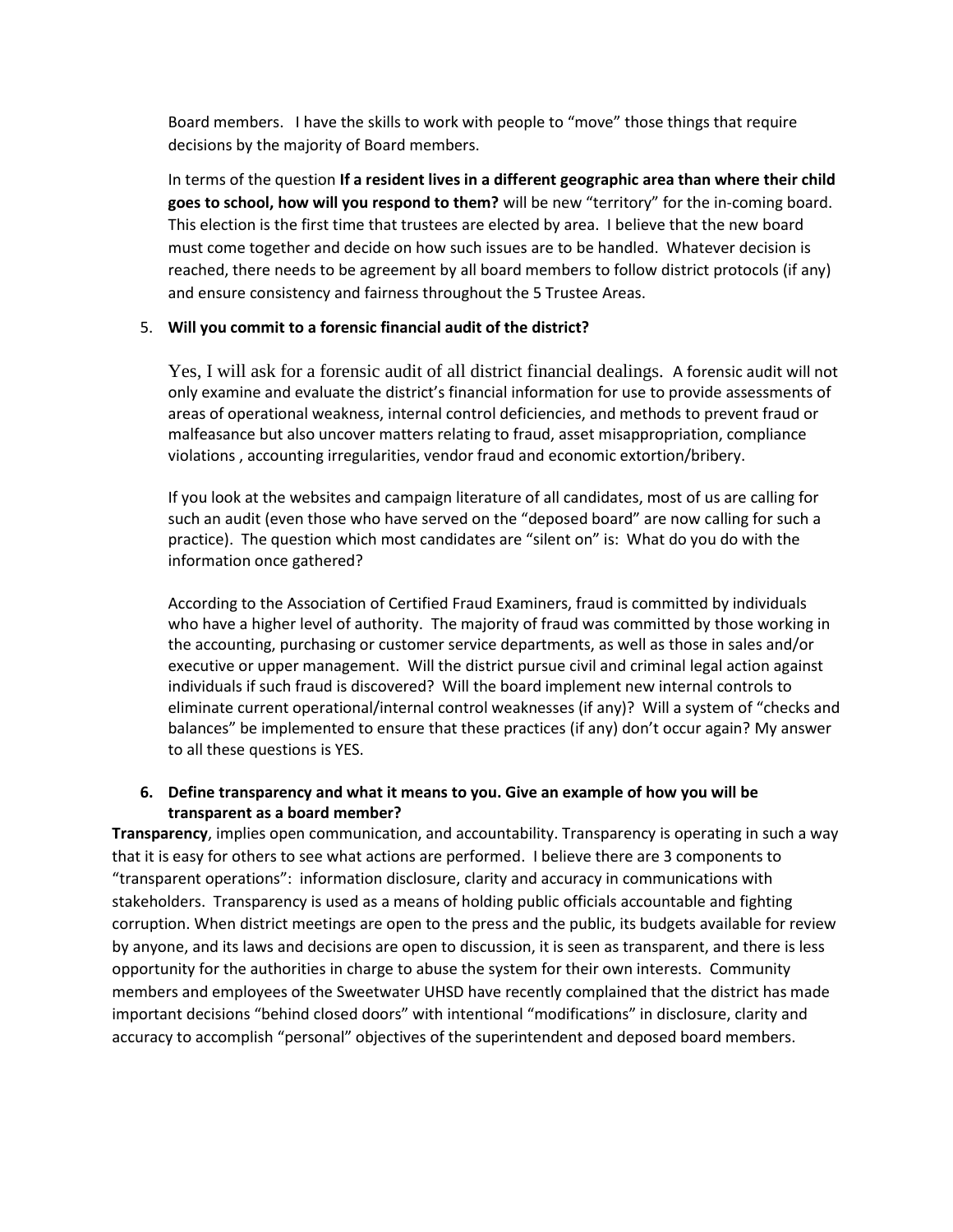My priority, when elected, is to work to create an engaging, respectful, trusting organizational culture. The key to this outcome is to establish two-way communication--providing opportunities for all parties to strategically listen and communicate our respective messages in honest, meaningful conversations with each other—to learn, to grow and work together. Does this mean that **all** input will be reflected in decisions made? No. That is not realistic. Does that mean that **all** district business will be conducted in public? No. There are certain requirements of the Brown Act which precludes public discussion of certain personnel/litigation issues. I can guarantee, however, that all decisions not governed by the Brown Act will be discussed in public with input, from the community, honestly considered. It is my intent that decisions rendered will be those that do honor to our working relationships with all Sweetwater District stakeholders while respecting the fiduciary responsibility the district has to the community it serves and the students it educates.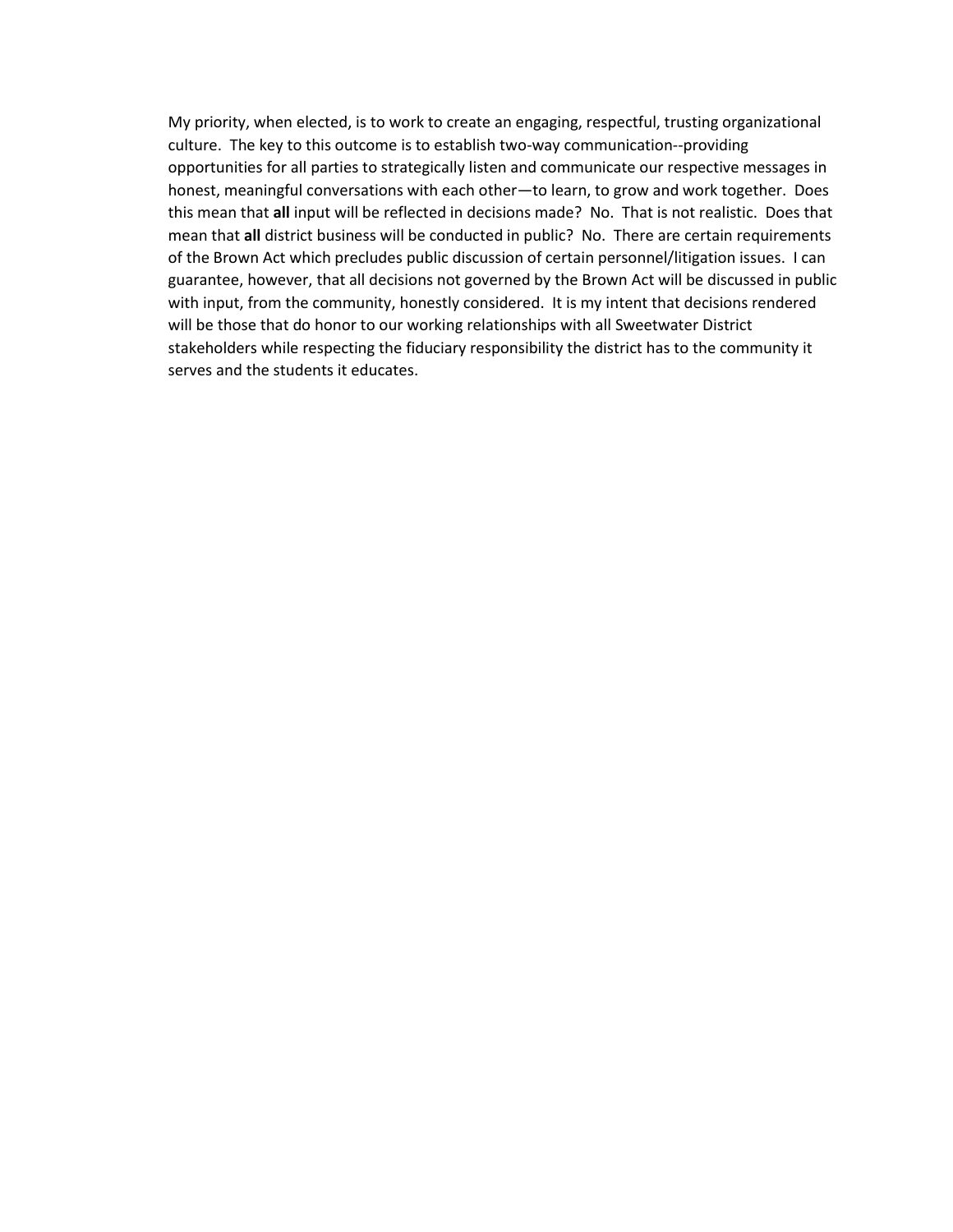#### **Valley P. Coleman, Area 4 Candidate**

#### **1. What is your interest/ intent in serving on SUHSD board?**

To eliminate crooks that hold office now.

**2. What background or experience do you have that qualifies you to be a SUHSD board member?**

What experience do you need, but common sense and being able to work with people.

**3. What do you think is the biggest problem in the district and how will you commit to solving it?**

To stop wasting money on building newer buildings when your already remodeling older ones.

#### **4. How will you interact with and respond to the public/community? If a resident lives in a different geographic area than where their child goes to school, how will you respond to them?**

Having an open mind when speaking to anyone. If a parent believes their child can get better educated they should be able to go to a different area.

#### **5. Will you commit to a forensic financial audit of the district?**

Audit for sure! Find out about our finances.

#### **6. Define transparency and what it means to you. Give an example of how you will be transparent as a board member?**

Being honest and open. I will speak in plain English " yes means yes" – "no means no"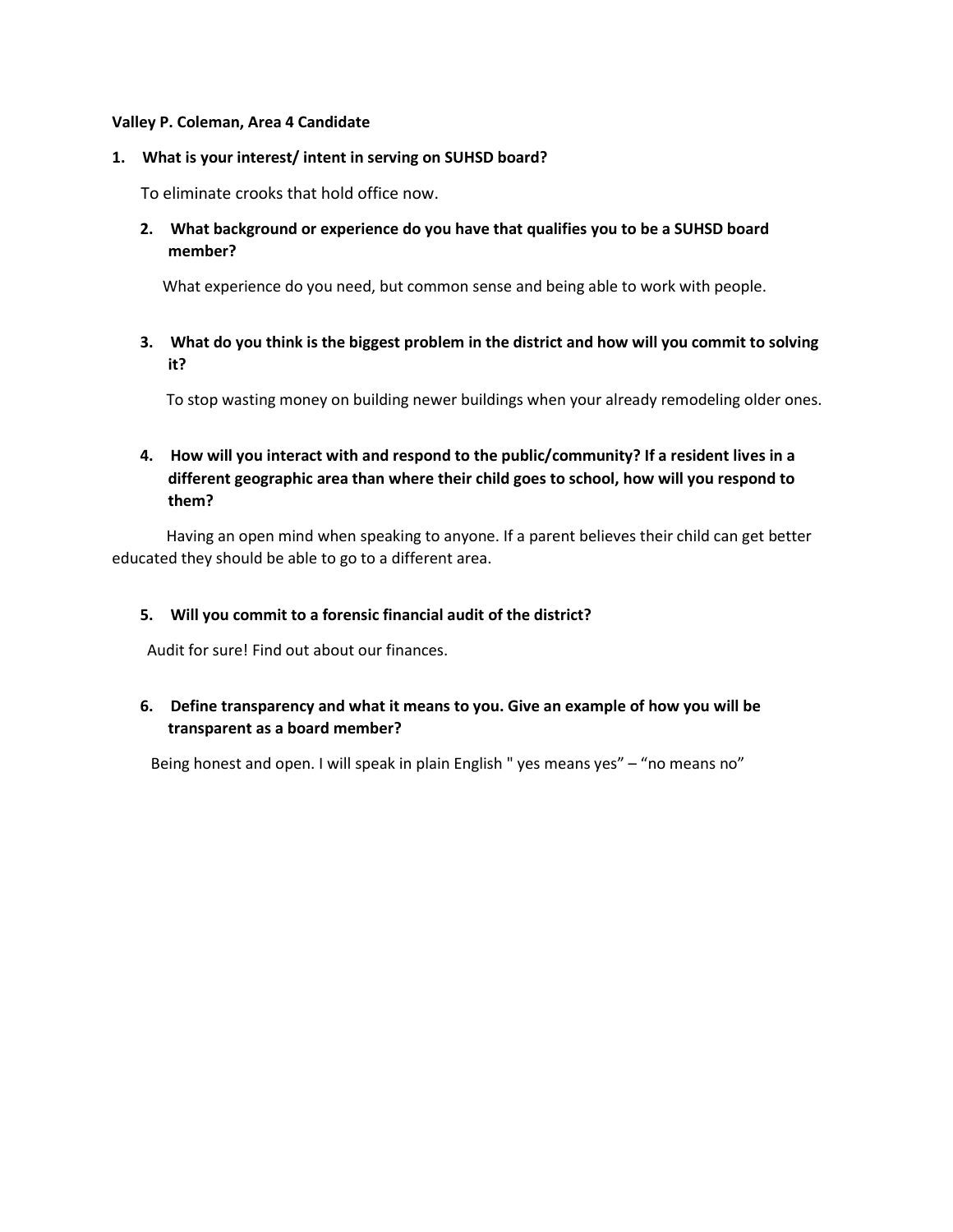#### Tino Martinez, Area 4 Candidate

1. My interest in serving on the school board is to be the voice of Castle Park and San Ysidro. I will see that students on our campuses are given equal opportunities students on the East Side have. I will make sure that the Art and Music Programs we still have remain. And I we will protect our students over politics with every vote I cast. Although our State adopted it, I oppose the Common Core Curriculum.

2. Since 1965 when our father came to live in Castle Park, my six siblings and I all graduated from the SUHSD. My youngest currently is a ninth grade AP student in the District and want the best for her. I will bring a backbone to the board and stand up for what is right for the students and future of my community.

3. The biggest problem in the district is the misappropriation of funds. From touching our Mello Roos fund to using Prop money to buy a new district office. I will solve this simply by respecting the voters' vote. Not taking from what doesn't belong to us. Keeping the public involved honoring The Brown Act.

4. I look forward to being an ear my community can count on. I invite my community to reach out to me via Email, social media and even letters. I will make it a priority to respond to every concern. It doesn't matter the area they belong to, we are one body.

5. I demand a forensic financial audit of our district's past and present deals. We have to know what damage has been done so we could control our future financial stability. If we missed any indictments, let's bring all to face justice. I want to work together to create better checks and balances in our district.

6. Transparency to me means being genuine and able to relate with the people you represent. Being a person who demonstrates leadership through honor and is never self-gratifying. These are the values I will hold as a member of the board.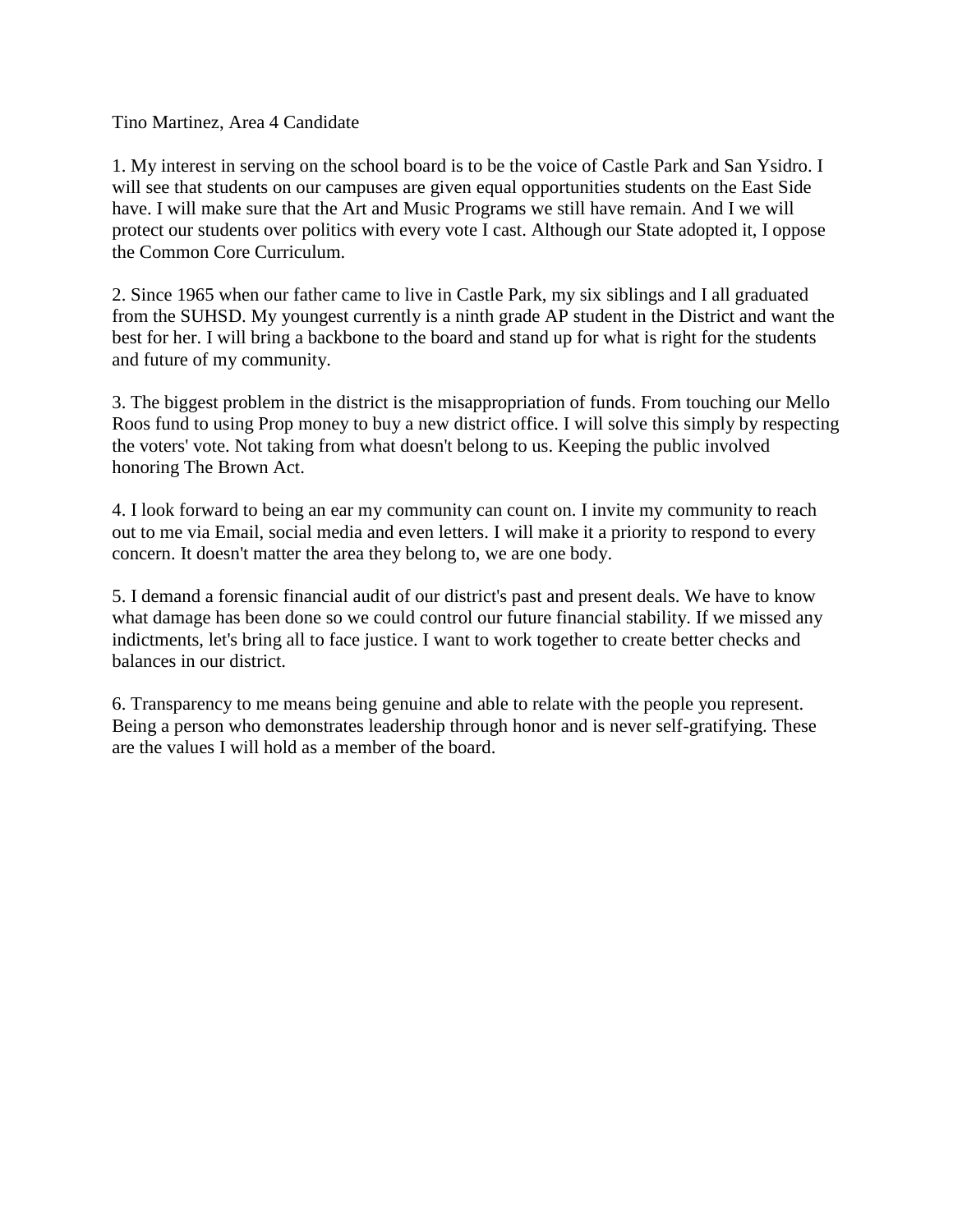# **ELECT**

# **FELIPE NUNO**

SWEETWATER UNION HIGH SCHOOL DISTRICT

BOARD OF TRUSTEES (AREA # 4) "YOUR VOICE FOR THE FUTURE OF OUR CHILDREN"

Questions for SUHSD Candidates:

- **1. What is your interest/ intent in serving on SUHSD board?**
- **R.- My interest or intent is simple and pure: "I am looking out for the best interests and success of all the students in the District". I am not representing any particular group or party. My only representation is that of our community and it will be an honor to be their voice and to fulfill their wishes in the District.**
- **2. What background or experience do you have that qualifies you to be a SUHSD board member?**
- **R.- I have been involved with the District for over ten years but more so directly in the last six years. I have attended many board meetings. I was the past president for two terms for the (DAC) District Advisory Committee and I am still attending the meetings. I am also part of the (DELAC) District English Learners Advisory Committee. I was part of the School Site Council for four years at San Ysidro High School. I have attended many educational conferences with the District such as CABE, LCAP, LCFF, Common Core, and I have been part of many more committees within the District. I am a parent whose children are attending the school District.**
- **3. What do you think is the biggest problem in the district and how will you commit to solving it?**
- **R.- Transparency, Integrity, Honor, Courage and Commitment. The Board has been tainted by the lack of these essential traits. If**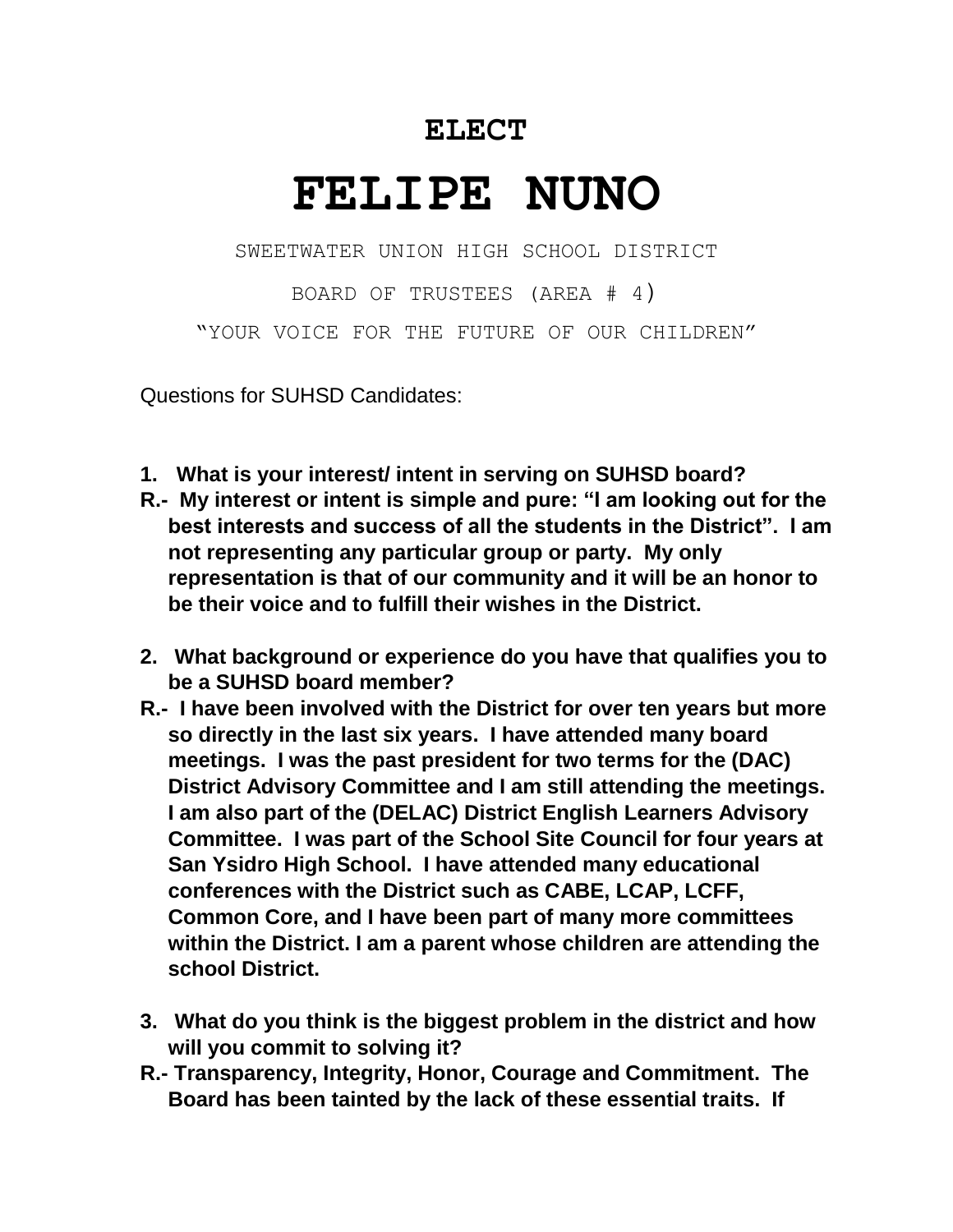**leaders do not abide by these traits, then they do not deserve to lead us. My intent is to lead by these traits and to encourage my peers to do the same.**

- **4. How will you interact with and respond to the public/community? If a resident lives in a different geographic area than where their child goes to school, how will you respond to them?**
- **R.- First I would like to find out why their child is going to a different area than where they belong. If it is because the parents believe that the other schools are better than the one in their communities then I would challenge them to help me change that. I want parents to become part of the solution in improving their own schools in their own communities.**
- **5. Will you commit to a forensic financial audit of the district?**
- **R.- Absolutely! At one time I was part of a District committee to resolve budgetary distributions. But I was not a board member to make the final decision or decisions. A forensic financial audit will bring more a transparency to everybody in the community. I will be very much in favor of it.**
- **6. Define transparency and what it means to you. Give an example of how you will be transparent as a board member?**
- **R.- Transparency is total honesty and clarity of all my actions and decisions. If in the future I have to vote for something that is not popular but in my conscience I know is the best thing for the students, then I will vote with my conscience even though it might not be the most popular thing to do and I will divulge all the necessary information to the public as to why I am voting that way. I will be open to be contacted or approached by any member of the community because I am fully aware that I am a public servant. That is being transparent.**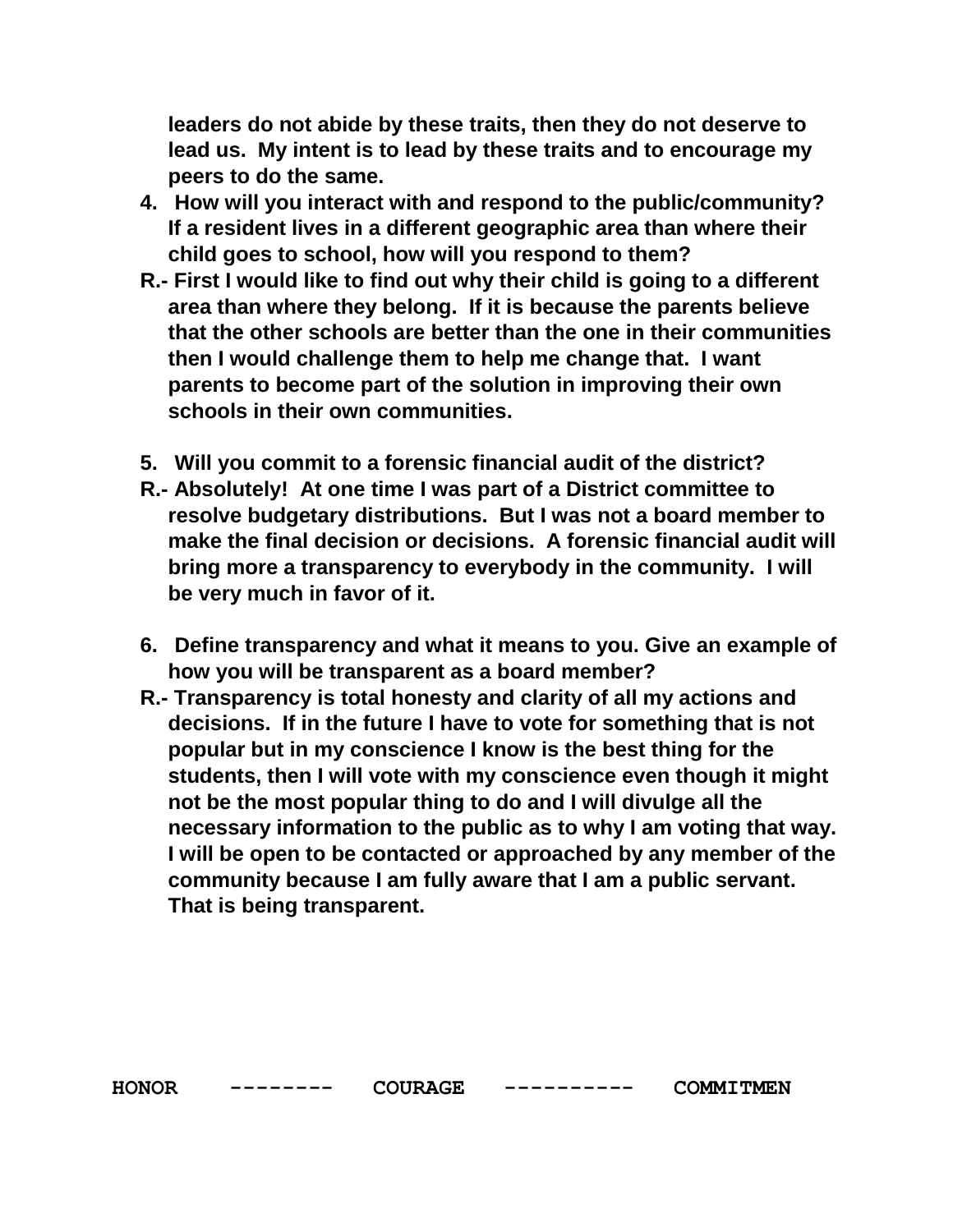# **Nicholas Segura**

# **Candidate Sweetwater Union High School District Area 4**

#### **What is your interest/intent in serving on SUHSD board?**

I have a vested and personal interest in serving on the SUHSD Board because I have a son currently enrolled in the 7th grade and a daughter who will start in the SUHSD district next year.

#### **What background or experience do you have that qualifies you to be a SUHSD board member?**

Other than being an active and concerned parent and a proponent of high quality public education, I have ample experience that qualifies me to be a SUHSD board member:

- Vice Chairman of the Proposition R Oversight Committee for Southwestern College
- Served on the School Site Council (SSC) at Rohr Elementary for 2 terms
- Experienced in negotiations on collective bargaining agreements
- Former member of the Board of Directors at the San Diego Electrical Training Center

## **What do you think is the biggest problem in the district and how will you commit to resolving it?**

In addition to overcoming the recent political scandals brought on by the former Board and ensuring integrity and transparency for district funds and activities, I believe the biggest problem is education inequality. I would like to ensure that resources are more fairly distributed throughout the district. Every student should have access to strong opportunities and a chance to shoot for the stars and receive a high quality education, regardless of their community's socio-economic environment.

# **How will you interact and respond to the public/community? If a resident lives in a different geographical area than where their child goes to school, and how will you respond to them?**

I value public input and community outreach, and I would make myself available to meet with the community at individual school sites and listen to concerns and discuss options to resolve problems.

Some of our students live outside of our geographic area and are enrolled at our local school sites with an inter-district transfer. I value the opinions and perspectives of all persons and communities connected to our district, including parents of inter-district transfer students.

#### **Will you commit to a forensic financial audit of the district?**

Yes – transparency, integrity, and accountability are paramount to our duties for our students and for the district!

**Define transparency and what it means to you. Give an example of how you will be transparent as a board member?**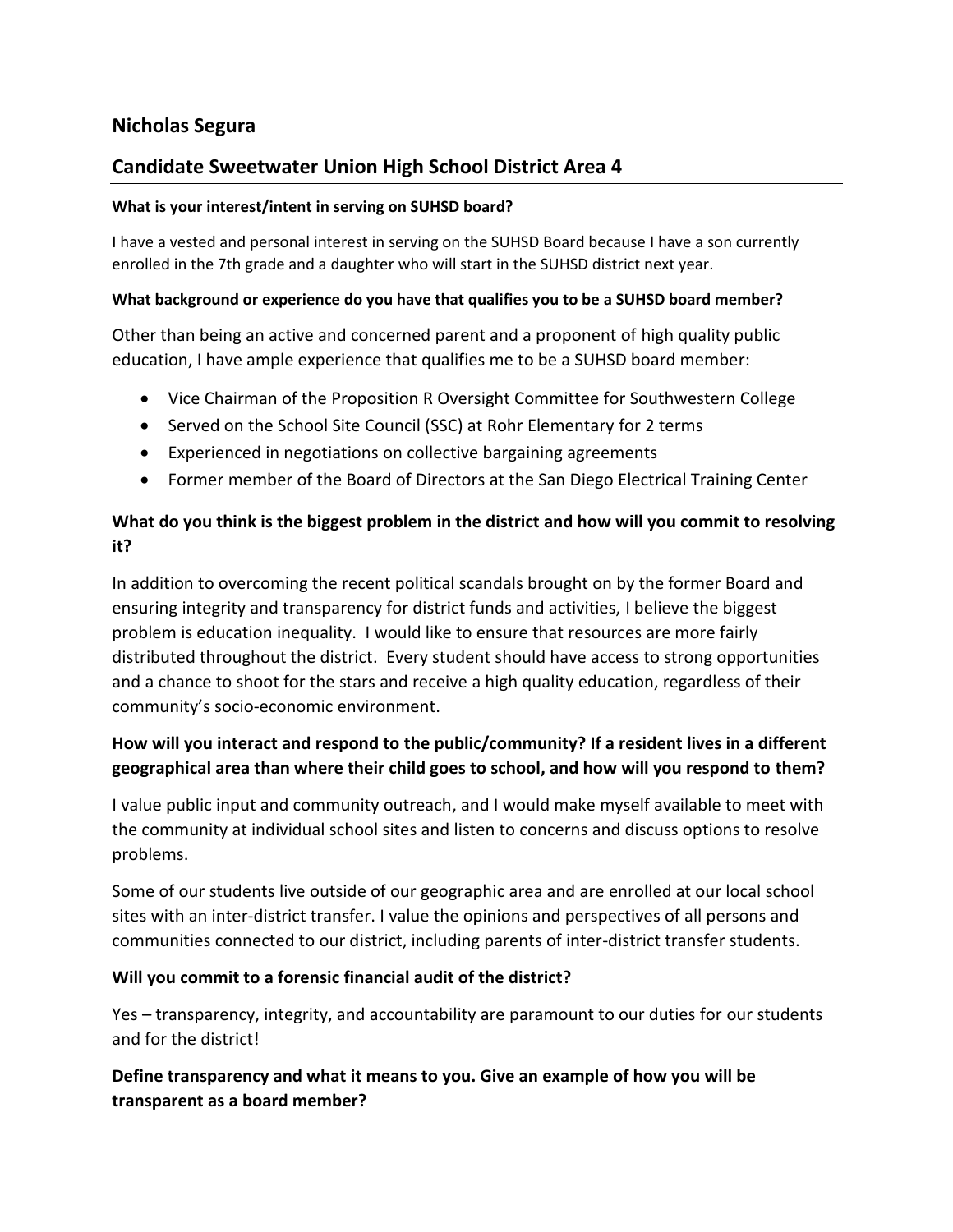Transparency means being open and accountable with the public on decisions being considered by the Board. Our discussions and deliberations should be conducted in a public forum so that our stakeholders are better engaged and can see our thought process.

My purpose for being on the board is to improve the quality of our education for all students. My actions and considerations will always be centered on 'what is best for our students.' As such, students and our community stakeholders should have access to deliberations, budgets, and documents pertaining to our actions as board members. Transparency and accountability is very important given the political scandals of the previous Board, and SUHSD has a long way to go to build back the public's trust as every action will be scrutinized. I will always maintain the highest level of integrity and transparency, and be open and honest for the best interest of our students.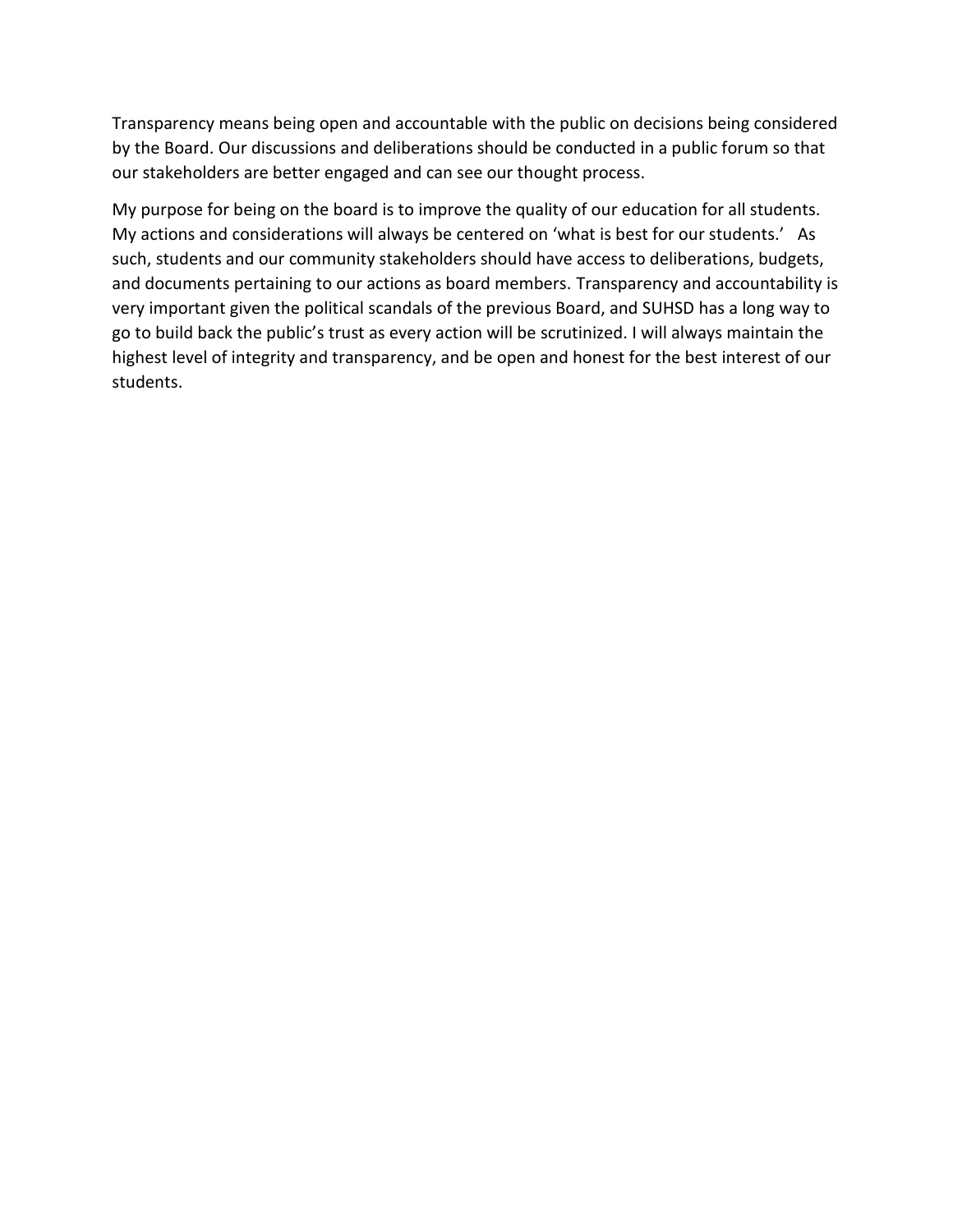Paula Hall, Area 5 Candidate

Q. 1 answer: I intend to bring ethical leadership to the SUHSD Board of Trustees, and represent our students, families, educators and staff and communities making decisions that include the input of all stakeholders and that will provide our students with the best educational opportunities, equitably.

Q.2. answer: I am an Educational Budget Analyst and have worked in finance for large urban school districts for over thirty years. My children have been in the SUHSD schools, I am a parent who has been trying to be the voice from our area (west of 805) for the past few years because our schools have been neglected.

I have also been active involving other parents from different schools so they understand the decisions tied to programs and finances, and what they must question and what they must provide input on.

Q.3. answer: Ethics and Equity are the biggest problem.

The interim superintendent has been making a start on bringing ethical leadership, and that will start us on healing so our schools can focus on the business of education and not politics or defending themselves from corruption.

Q.4. answer: I would be entrusted to make good decisions for all of the District, and part of that is being out in the community to hear and see what is going on, to listen to all stakeholders, and to be educated on the issues. It's the only way to transforming from negative to positive for all.

Q.5. answer Of course, I won't expect any candidate to oppose such an audit, but in case you are unaware, the Interim Board and the Interim Superintendent to their credit, have already initiated a foresic audit and it's being conducted right now. A team from the State has been brought in FCMAT, and they are experts. I have experience with such an audit and understand what it means and what to expect from them. When completed I will review the whole process and documentation and will decide then what further action would be necessary.

Q.6 Transparency means you provide detail, not just high level reports, you go out in the community to provide opportunities for input and interaction, and you make informed decisions after vetting fully the information and proposals. This must happen before they are brought as Action Items on a Board Agenda.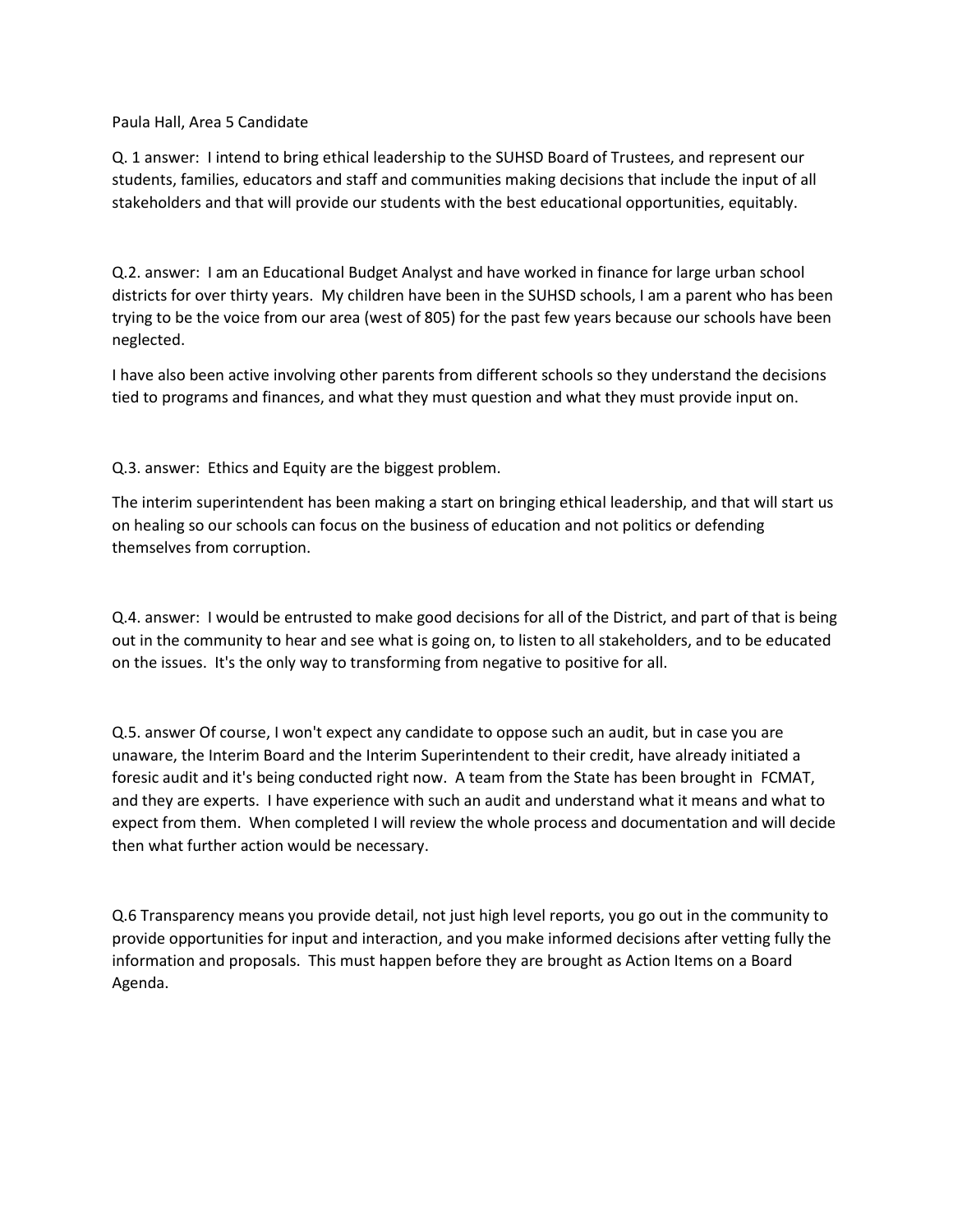**Thomas "Tom" Schaaf, Area 5 Candidate**

**1. What is your interest/ intent in serving on SUHSD board?**

**To be part of getting the District back on track and out of politics and returning the communities trust in the actions of the District. The first major goal is to hire the best Superintendent to represent and lead the District. I hope to work with the new board and District to assure accountable spending practices and get the focus back on students by supporting the schools and teachers. I will work with the communities the District serves to find out what they want and need, and then help to set the policies to reach our future vision for our students and communities needs.**

**2. What background or experience do you have that qualifies you to be a SUHSD board member?**

**I worked throughout the Sweetwater District for over 35 years as both a teacher and administrator. I have served on the Building Design Review Board for Imperial Beach for 15 years and have experience in leadership. I pride myself on being ready for all meetings, and being well prepared. I have been in leadership positions with various community groups, and know how to listen to the public and set goals and help others focus on our tasks.**

**3. What do you think is the biggest problem in the district and how will you commit to solving it?**

**The new Board must listen to the communities it serves, and collective demonstrate they can understand the Policies they are approving. The board should not be a rubber stamp for the Superintendant but understand education, teaching and leadership to make decisions. I will work to stop wasted spending, and get the best value for our students.**

**4. How will you interact with and respond to the public/community? If a resident lives in a different geographic area than where their child goes to school, how will you respond to them?** 

**I have lived in Area 5 for over 40 years, and have always listened to the public and community when they came to my schools. I will encourage community meetings and local support of our schools; by working together we can do so much more. We as elected board members must follow all current policies and make sure the District is following them. As a board member we should listen to our community members if they have a problem, and help to refer them to the correct help.**

**5. Will you commit to a forensic financial audit of the district?**

**Over the last several months the interim Superintendant has requested an audit, plus had a company approved by the board to go through the budget audit line by line with their recommendations. This will be done hopefully for the new board and then we can openly discuss concerns and practices to get the District funding and budget in order.** 

**6. Define transparency and what it means to you. Give an example of how you will be transparent as a board member?**

**First, the audit and its review to see what position the District is really in with its finances. As part of the Board, we can discuss issues and get them on the agenda for public discussion. I believe the communities of our district need to know about and be involved in how the District works. The**